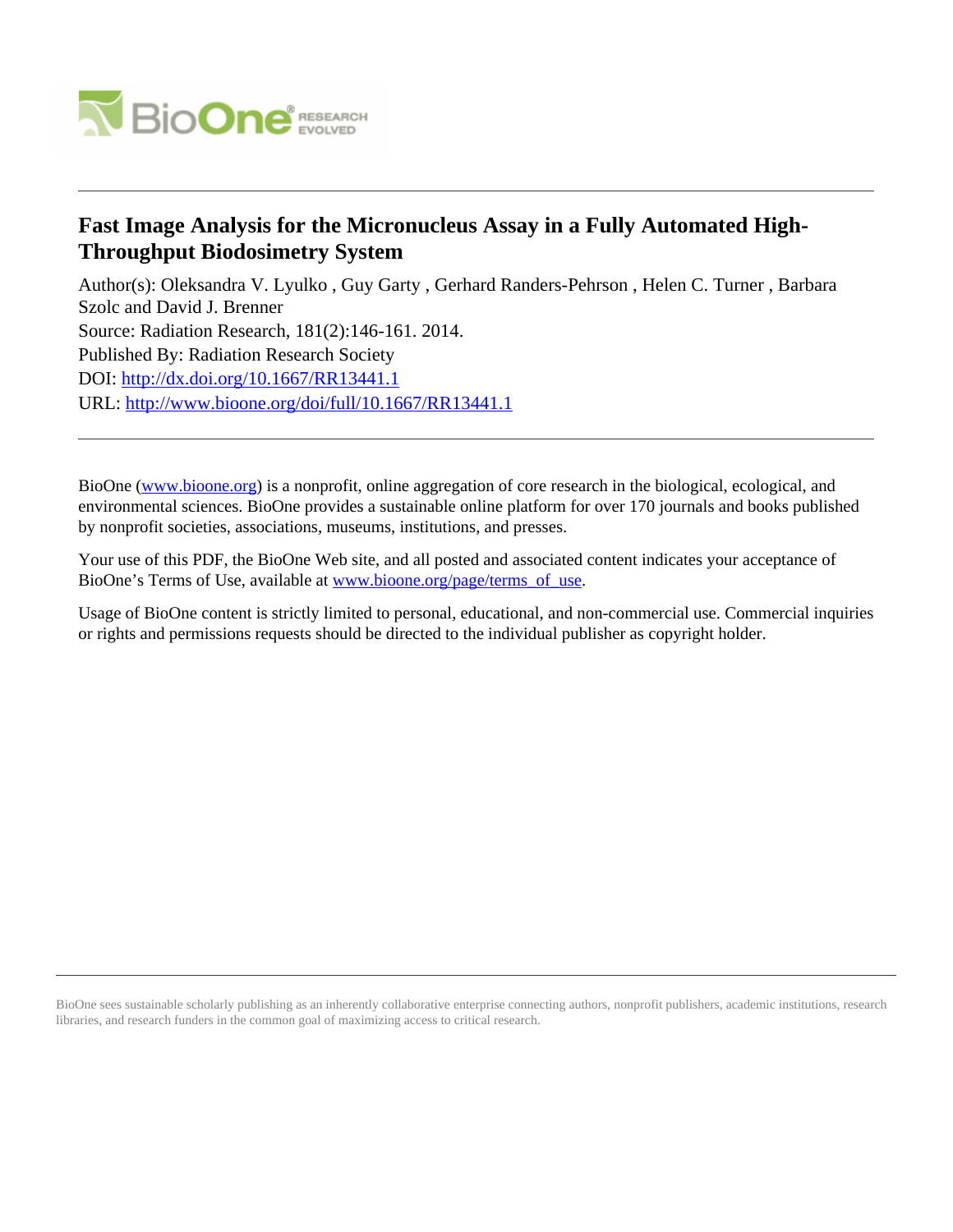# Fast Image Analysis for the Micronucleus Assay in a Fully Automated High-Throughput Biodosimetry System

Oleksandra V. Lyulko,<sup>a,1</sup> Guy Garty,<sup>a</sup> Gerhard Randers-Pehrson,<sup>a</sup> Helen C. Turner,<sup>a</sup> Barbara Szolc<sup>a,b</sup> and David J.  $B$ renner<sup>a</sup>

<sup>a</sup> Center for Radiological Research, Columbia University Medical Center, New York, New York; and <sup>b</sup> David B. Kriser Dental Center, New York University College of Dentistry, New York, New York

Lyulko, O. V., Garty, G., Randers-Pehrson, G., Turner, H. C., Szolc, B. and Brenner, D. J. Fast Image Analysis for the Micronucleus Assay in a Fully Automated High-Throughput Biodosimetry System. Radiat. Res. 181, 146–161 (2014).

The development of, and results from an image analysis system are presented for automated detection and scoring of micronuclei in human peripheral blood lymphocytes. The system is part of the Rapid Automated Biodosimetry Tool, which was developed at the Center for High-Throughput Minimally Invasive Radiation Biodosimetry for rapid radiation dose assessment of many individuals based on single fingerstick samples of blood. Blood lymphocytes were subjected to the cytokinesis-block micronucleus assay and the images of cell cytoplasm and nuclei are analyzed to estimate the frequency of micronuclei in binucleated cells. We describe an algorithm that is based on dual fluorescent labeling of lymphocytes with separate analysis of images of cytoplasm and nuclei. To evaluate the performance of the system, blood samples of seven healthy donors were irradiated in vitro with doses from 0–10 Gy and doseresponse curves of micronuclei frequencies were generated. To establish the applicability of the system to the detection of high doses, the ratios of mononucleated cells to binucleated cells were determined for three of the donors. All of the doseresponse curves generated automatically showed clear dose dependence and good correlation  $(R^2 \text{ from } 0.914-0.998)$  with the results of manual scoring.  $\circ$  2014 by Radiation Research Society

## INTRODUCTION

In the unfortunate case that a large-scale radiological event occurs in an urban area, there would be a need for screening of hundreds of thousands of people in a short period of time to estimate the doses received by individuals (1). At the Center for High-Throughput Minimally Invasive Radiation Biodosimetry we have developed the Rapid

Automated Biodosimetry Tool (RABiT) – a completely automated robotic-based ultra-high-throughput biodosimetry workstation  $(2-5)$ . The estimation of the dose received by each individual is based on the analysis of peripheral blood lymphocytes obtained from a single fingerstick (6). This approach is minimally invasive and the most compatible with high-throughput automation.

The RABiT utilizes two well-characterized biodosimetry assays:  $\gamma$ -H2AX (7, 8) and cytokinesis-block micronucleus (CBMN) (9). By design of the RABiT both assays will be entirely automated; once the samples are manually loaded into the system, there will be no human intervention through the point when the samples are stored and the dose estimation is presented to the operator  $(10)$ . The RABiT is currently capable of processing 6,000 samples a day with development in place to achieve an ultimate throughput of 30,000 samples a day (4). This high throughput was achieved by incorporation of the following innovations: (a) using only a fingerstick of blood  $(30 \mu l)$ ; (b) complete robotic-based assay processing and imaging in multi-well plates; and (c) novel, high-speed imaging techniques  $(3, 4)$ .

In recent years, much attention has been drawn to systems for high-throughput, high-content cell imaging  $(11, 12)$ . Despite a wide selection of available commercial highthroughput imaging systems, to our knowledge no system could provide the throughput necessary for the RABiT system, while retaining adequate spatial resolution, for example, for detection of micronuclei (MNi). We have therefore developed such a system ourselves  $(3-5, 10)$ . The imaging module of the RABiT incorporates three novel techniques for accelerated image acquisition: (1) use of light steering by fast galvanometric mirrors instead of sample motion; (2) single-step auto-focusing; and (3) simultaneous use of multiple cameras for dual-labeled samples. In the current study, which focuses on the CBMN assay, we have developed image analysis software that will rapidly analyze the images produced by the imaging module of the RABiT and quantitate the micronucleus (MN) yield in irradiated blood samples.

Micronuclei are small, generally round objects in the cytoplasm of the cells outside of the main nucleus. They

<sup>1</sup> Address for correspondence: Radiological Research Accelerator Facility, Nevis Laboratories, P.O. Box 21, 136 S. Broadway, Irvington, NY 10533; e-mail: ovl1@caa.columbia.edu.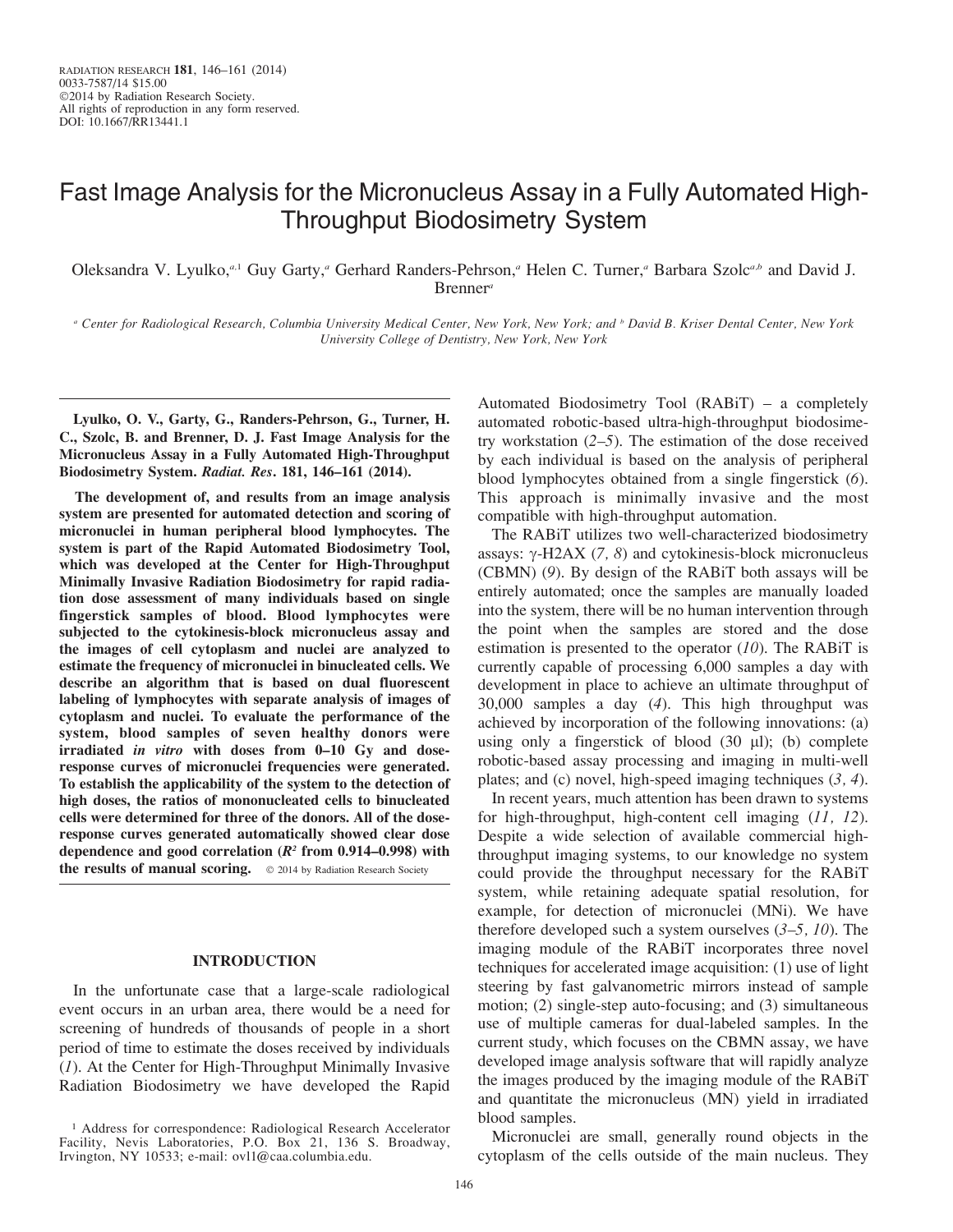represent chromosome fragments or whole chromosomes that are not incorporated into the daughter cell after nuclear division (9, 13). The use of micronuclei as a biomarker of chromosomal damage was first suggested independently by Heddle (14) and Schmid (15) in 1973. In 1985 Fenech and Morley introduced using cytochalasin B to inhibit cytokinesis upon completion of nuclear cytoplasmic division during the first division cycle  $(13)$ . Restricting the analysis to binucleated (BN) cells allows selection of lymphocytes that have divided once, thus eliminating confounding parameters associated with nondividing cells or cells that have divided more than once. The CBMN test is easy and reproducible (9, 16) and has become one of the standard tests for genotoxicity assessment (17, 18). Its use in biomonitoring studies has greatly increased in the last 15 years, and recent international efforts such as the HUMN (human micronucleus) project (http://www.humn.org) have greatly contributed to improving the reliability of this assay, providing technical guidelines and analyzing major sources of variability (19–21).

It is natural that there has been demand for automation of the CBMN assay, not only for increasing throughput, but also for better statistics, more objective counting and higher reproducibility (22, 23). Various approaches have been suggested to identify MNi in BN cells. One of the main characteristics that define an algorithm is whether the analysis stems from the detection of nuclei or from the detection of cells. The former approach is used when only the nuclei are stained and no information about cell localizations is then available. It implies that to localize the cell boundaries and to estimate the number of nuclei in each cell, additional analysis of the locations of the nuclei with respect to each other and their relative sizes is required. The disadvantage of this method is that the nuclei may be falsely assigned to a cell. In 1988 Fenech et al. (22) reported difficulty in using computerized image analysis because the cytoplasm was not stained and it was not possible to identify the cytoplasmic boundaries to differentiate BN cells. Varga et al. (24) described a method of localizing the cells based on the occurrence of two similar nuclei, implemented in Metapher slide scanning platform by Metasystems. However, they report a large difference between visual counting and automated scoring with their method.

The approach to use cells as detection units can be achieved either by applying different threshold levels to an image stained with a single dye that labels both the nuclei and the whole cells such as Giemsa as realized in the MIAZ platform (23, 25), Magiscan (26), Pathfinder CellScan (27) and BNCTEST (28) or by counterstaining the cytoplasm as realized in the Matrox platform (29) or Cellomics (30). The advantage of visualizing both nuclei and cytoplasm is that it enables matching the nuclei with their corresponding cells, allowing for a more precise identification of BN cells.

The RABiT system utilizes dual staining of the nuclei and cytoplasm and images them simultaneously with multiple cameras, allowing for high throughput. The image analysis algorithm is based on separate analyses of the images of cytoplasm and nuclei with the cell cytoplasm as the starting point of the analysis. When the nuclei and cell images are analyzed separately, artifacts arising from cytoplasmic staining do not result in false-positive detection of MNi.

This article focuses on the development and validation of the automated image analysis module of the RABiT that analyzes the results of CBMN assay. We present the developed algorithm for detecting and scoring the frequency of MNi in BN cells and validate the performance of the system by producing dose-response curves. Rather than studying the biology of radiation damage, our goal was to confirm the reliable operation of the designed software by comparing the manual and automatic yields of micronuclei under uniform irradiation scenarios. In addition we investigated the possibility of using the software for biodosimetry with a full range of doses, for which a decision about an individual's hospitalization and treatment has to be made during triage. Low doses, below 2 Gy, cause only transient health effects (31) and outpatient care is recommended (32). Exposures above 2 Gy result in hematopoietic syndrome  $(33, 34)$ , when the bone marrow function is suppressed. Treatment in this case requires hospitalization, as about half of the exposed people could die after receiving a dose of 3.5 Gy when medical care is not provided, while with appropriate care mortality is low (32, 34). The dose above 10 Gy is almost always lethal due to gastrointestinal syndrome, multisystem organ failure, bleeding and sepsis and only symptomatic care is possible  $(31-$ 33). However, there is a window of doses from 8–10 Gy within which bone marrow transplantation can be considered as a treatment option (32, 33). Below 8 Gy spontaneous bone marrow recovery is still possible and the risk of graft vs. host disease is high (32, 35). Therefore, it is important to identify the dose range correctly at the time of triage.

The average number of MNi in BN cells is known to be a reliable indicator of the dose for low  $(1-2 \text{ Gy})$  and intermediate (3–5 Gy) doses of radiation. However, this parameter plateaus or even declines for doses higher than 6 Gy due to cell cycle delay (36). A recent study by Romm et al. (37) demonstrated limitations of the assay for the doses above 4.2 Gy. In situations when the dose cannot be determined based on micronuclei frequency, the use of other cytogenetic endpoints that can be obtained using CBMN assay has previously been suggested. Müller and Rode  $(36)$ demonstrated that the number of mononucleated cells, the ratio of tri- to tetranucleated cells and the frequency of MNi in MN-positive BN cells can be used for doses in excess of 5–7 Gy. In 2004 and 2008 the doses received by the victims of the Shandong Jining and Shanxi Taiyauan (China) radiation accidents, respectively, were evaluated using CBMN, along with other assays (38, 39). In both cases, the Nuclear Division Index (NDI), indicative of the cell proliferation activity (40, 41), was used to estimate the dose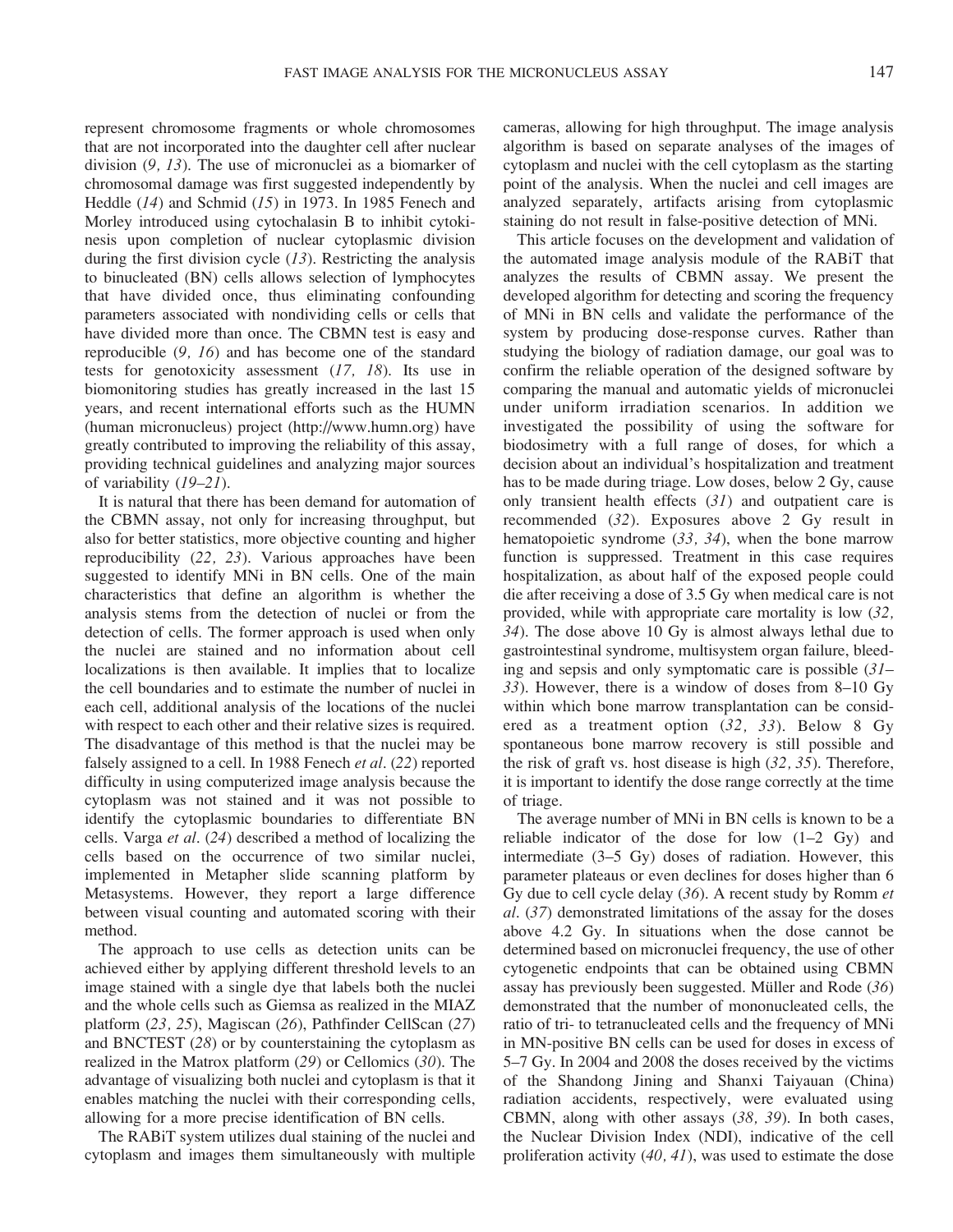

FIG. 1. Iterative thresholding of the nuclei of a binucleated cell with a micronucleus. Panel A: Original image of the DAPI-stained nuclei, the micronucleus has lower staining intensity. Panel B: Automatic thresholding using the image histogram, no micronuclei visible. Panel C: Masking iteration 1, original image, masked with the binary version. Panel D: Binarized version of panel C. Panel E: Combination of panels B and D, still no micronuclei. Panel F: Masking iteration 2, original image masked with panel E. Panel G: Binarized version of panel F. Panel H: Combination of panels E and G.

of those victims who were exposed to more than 10 Gy of  $\gamma$ rays, however it was possible to determine the doses received by other victims using only the frequencies of MNi in BN cells. In the study by Wu et al. (42) the ratio of mononucleated to binucleated cells was calculated across the Bragg curve of energetic particles traversing shielding material and used as a biomarker indicating the inhibition of cell cycle progression. In that study, the ratio of mononucleated to binucleated cells was reported to increase at the Bragg peak, unlike MNi per BN cells. Because the design of our current software allows for detection of cells with different number of nuclei, we have explored the possibility of including one of these parameters, the ratio of mononucleated to binucleated cells, in our analysis at higher doses of irradiation when micronuclei frequencies are not sufficient for dose estimation.

## DESIGN

# Software Platform

The RABiT image analysis software for scoring MNi was written in "C" language, using the Matrox Imaging Library (MIL) (Release 8.0; Matrox Imaging Systems Ltd, Dorval, QC, Canada). The Matrox Imaging Library consists of modules: image processing, blob analysis, buffer module, etc., implementing different families of image analysis tasks. We used the image processing module for arithmetic operations with images, distance transformation and watershed transformation. In the blob analysis module all cells and nuclei are identified as ''blobs'' or connected regions of pixels within an image with intensity values different from the background intensity. This module allows

measuring various properties of blobs, such as area, perimeter, center of gravity, pixel intensity, etc. These properties can be stored in arrays and, based on their property values, individual blobs can be excluded from or included in the analysis.

# Image Preprocessing

The two images corresponding to nuclei and cytoplasm are first subject to background subtraction. An image of a region from the same sample, taken far enough out of focus so that no features are visible, is subtracted from the infocus image of each field to remove the systematic noise and variations of the background illumination across the field of view. The background subtraction is followed by application of a median filter to remove ''salt-and-pepper'' noise (pixels with black or white intensity values not related to the neighboring pixels).

## Automatic Thresholding of the Nuclei Image

The next step is segmentation of the nuclei and cells by binarization. In the Matrox Imaging Library, the automatic threshold level is the minimum value between the two principal peaks on the image intensity histogram, obtained with 2-means clustering. When applied to the images of lymphocytes stained with DAPI, the automatic thresholding procedure causes some MNi to disappear in the binarized image because the staining intensity of MNi is lower than that of the main nuclei (Fig. 1A). Moreover, the staining intensity of MNi varies between individuals, from dose to dose and from cell to cell, hence there is no constant value for the ratio of the threshold for MNi to the threshold for the main nuclei.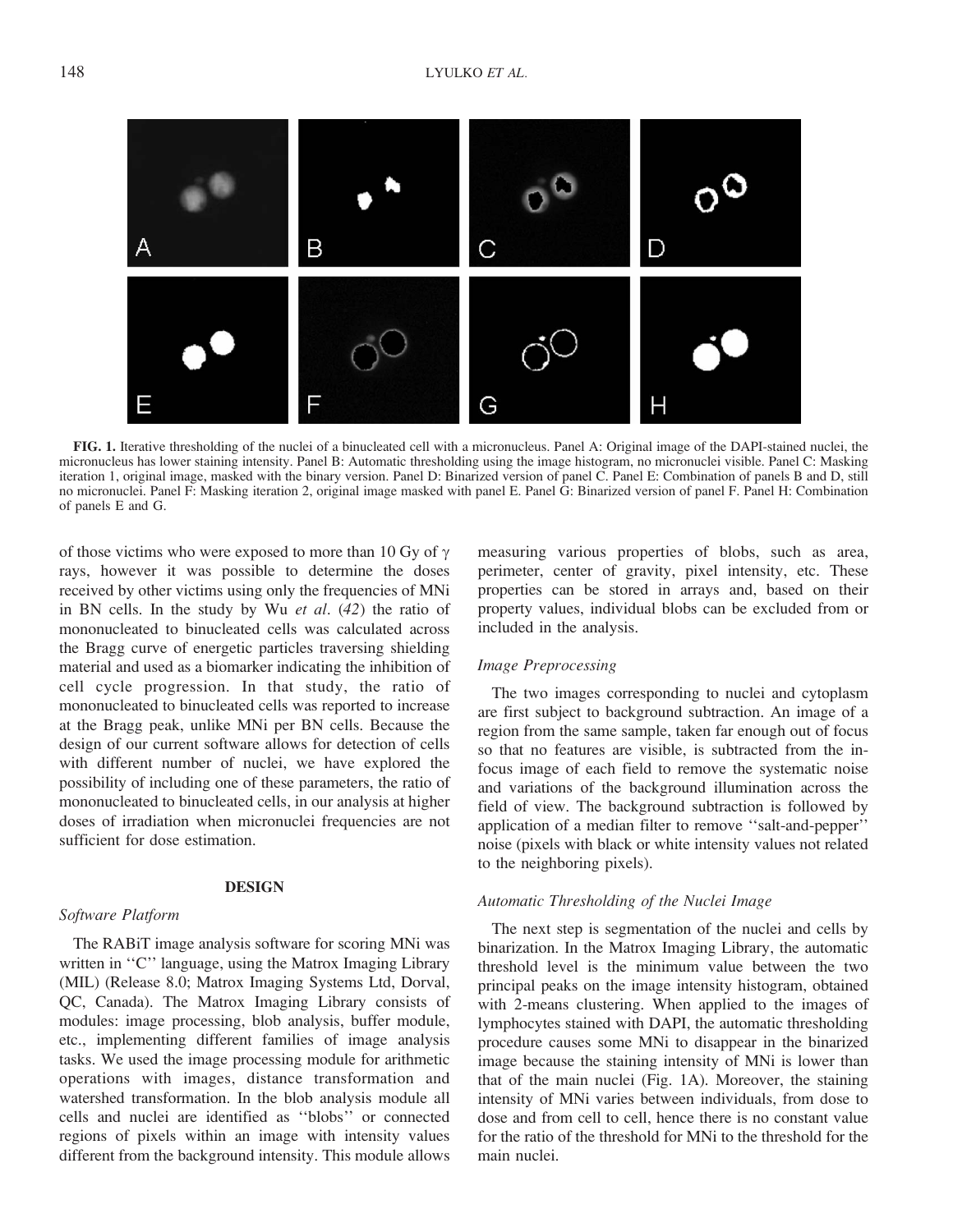

FIG. 2. Binarized images formed by applying the same number of iterations (''Iterative thresholding'') and different number of iterations (''Modified iterative thresholding'') to the main nuclei and micronuclei. Panels A and F: grayscale images of BN cells with bright (panel A) and dim (panel F) micronuclei. Panels B–D: The micronucleus appears on the binarized image after a single thresholding, while 3 and more iterations produce enlarged nuclei merged with the micronucleus. Panels G–I: The micronucleus is dimmer than the main nuclei; 5 iterations are required for it to appear. Panels E and J: Application of the modified thresholding restricts the size of the main nuclei and allows using lower threshold for the micronuclei. Only the final results after 5 modified iterations are shown; the time required for a single iteration is 0.02 s.

To make the detection of MNi less dependent on variations in staining intensity, we developed the following iterative procedure. First, the standard MIL automatic thresholding is applied to the image of the nuclei (Fig. 1B). The nuclear objects from the subsequent binarized image are used as a mask to cover the brightest regions of nuclei in the original image (Fig. 1C). This is equivalent to removing the principle peak with the highest pixel intensity values from the histogram. Then the resulting image is again binarized (Fig. 1D), allowing selection of the dimmer areas. The result of this binarization is combined with the previous binary image to form a new mask and the entire procedure is repeated (Fig. 1E–H).

Sometimes, when the nuclei are binarized at a threshold level sufficient to visualize MNi, their contours become foreground and they appear larger than their apparent size on the grayscale image and have noisier edges. This not only complicates separation of the main nuclei, but also leads to ''merging'' of the main nuclei with the closest MNi (Fig. 2, top row). The following modification to the iterative thresholding routine eliminates this drawback. First a sufficient number of iterations are performed to detect the nuclei (this number can be determined experimentally, see below). After that at each subsequent iteration all objects with areas greater than a specified nuclear area are excluded. This way the operation is only applied to the smaller objects that could be MNi. When this iterative process ends, the last ''micronuclei'' buffer is combined with the ''nuclei'' buffer saved previously. Effectively, with this technique the nuclei and the MNi are binarized at different threshold levels. For the current study, 2 iterations were sufficient to identify nuclei and 3 more (5 total) – to visualize MNi while keeping the area of each binarized nucleus constant. In addition to keeping the binarized nuclear area constant, this technique increases MNi count because of the improved separation of the MNi and nuclei (Fig. 2, right column).

It should be noted that the apparent areas of MNi increase more than that of the main nuclei as a result of this procedure. We performed an experiment to determine the range of possible nuclear areas for all available samples using our software. Then we calculated, knowing the number of iterations, how much the relative MN area would change after the thresholding. For nuclear areas ranging from 3,000–9,000 pixels, which correspond to diameters of 8–18 lm, the maximum relative size of an acceptable MN would be 20% of the nuclear area. Adjusting this parameter ensures selection of MNi whose actual relative area is between 1/256 and 1/9.

## Selecting a Thresholding Algorithm

To select the most suitable thresholding method for individual iterations, we compared the standard thresholding operation provided in the Matrox Imaging Library to two other, widely used, thresholding techniques: Otsu's method (43) and the method proposed by Ridler and Calvard [isodata (44)].

According to the Otsu thresholding technique the optimal threshold value is determined by maximizing a criterion value of separability of the background and object classes (constructed using between-class and within-class variances). In the iterative procedure of Ridler and Calvard, the background and object pixels are integrated separately and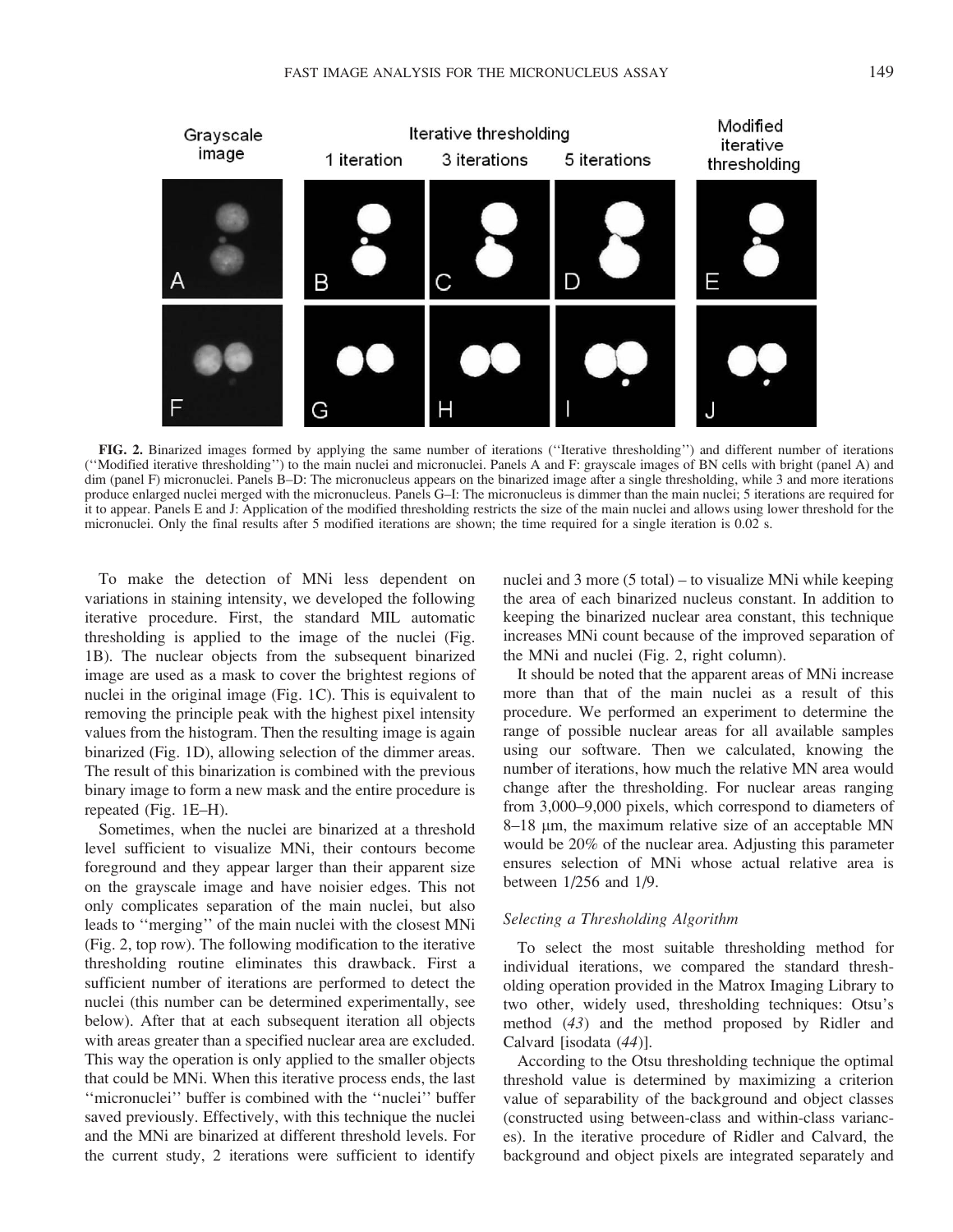

FIG. 3. Example of the separation of touching nuclei. Panel A: Original nonbinarized image of nuclei. Panel B: Binarized image before the separation of nuclei. Panel C: Boundaries produced by the ''watershed'' procedure. Panel D: Binarized image with separated nuclei.

the average of the integral values gives an improved estimate of the threshold with each iteration.

Both Otsu's and Ridler and Calvard's algorithms were implemented in the C language and tested in comparison to the Matrox Imaging Library thresholding routine. The full set of the acquired data was analyzed with the designed software independently with each of the three thresholding techniques described. For each algorithm, the processing time for thresholding of a single image was recorded and averaged. The iterative Ridler and Calvard algorithm is considerably slower than the other two methods (the average execution time 31 ms vs. 5 ms for MIL and 4 min for Otsu's algorithm, using a laptop computer with an Intel Core 2 Duo 1.83 GHz processor and 2 GB SDRAM). Since high throughput is one of the objectives of the project, the lower speed of the Ridler and Calvard algorithm is a considerable limitation.

The two fastest methods (Otsu and MIL) were then evaluated by their performance when applied iteratively to the images acquired for this study. The Otsu technique generally produced slightly lower threshold values than did the MIL procedure, which lead to a higher MNi yield (about 36% of the manual yield for MIL and 43% for Otsu). However, when the Otsu routine was applied iteratively, the threshold level became too low after two iterations, reducing the number of analyzable binary images. In contrast, it was possible to apply the MIL thresholding repetitively, in which case the yield of MNi approached the manual count (above 88% of the manual yield for 0–4 Gy and above 64% for 6–10 Gy). After this evaluation, the MIL thresholding routine was selected for this study as optimal in terms of speed and applicability.

# Separation of Touching Nuclei

The last step of the processing of the nuclear images is separation of touching nuclei (Fig. 3A). This is done by successive application of a distance transformation and a watershed transformation to the binarized image, shown in Fig. 3B. The distance transformation assigns a value to each pixel of an object that is equal to the geometric distance to the nearest background pixel. This operation creates a topographical map with the ''highest'' points being the central pixels of the objects and the ''lowest'' points the pixels in the background. The watershed transformation builds dividing lines between the maxima's zones of influence (Fig. 3C). The map with the dividing lines is combined with the binarized image to form an image with the separated objects (Fig. 3D).

The operation is applied only to separate touching nuclei but not touching cells to restrict the analysis only to isolated cells. A similar approach was used by Szirmai et al. (28).

# Automatic Thresholding of the Cell Image

In many of the observed images from the cytoplasm channel the nuclei have higher intensity than the surrounding cytoplasm. In these cases the standard histogram method of binarization may result in segmentation of the nuclei from the cells instead of segmentation of the cells from the background. The performance of the standard binarization technique is also limited when there is residual, nonspecific, staining of the background.

To calculate the correct threshold intensity for cell segmentation, we developed the following procedure (Fig. 4). The binarized image of the nuclei is used to estimate the location of the cytoplasm. First, ring-like shaped areas with pre-defined width are drawn around the nuclei. The width can be determined experimentally and is defined by the average size of cytoplasm. Next, a mask image is created, allowing only the outside vicinities of the nuclei to be visible. This mask image is overlaid over the cell image. The intensities of the pixels of the cell image, located in the areas around the nuclei, are averaged. The average value approximates the intensity of the cell boundaries and is used as a threshold for binarization of the cell image.

# Selecting Viable Cells

Both the algorithm development and manual scoring were based on the standard criteria published by the International Collaborative Project on Micronucleus Frequency in Human Populations (19). The criteria require that only viable binucleated cells are scored. Such cells should have intact cytoplasm and so should be approximately circular in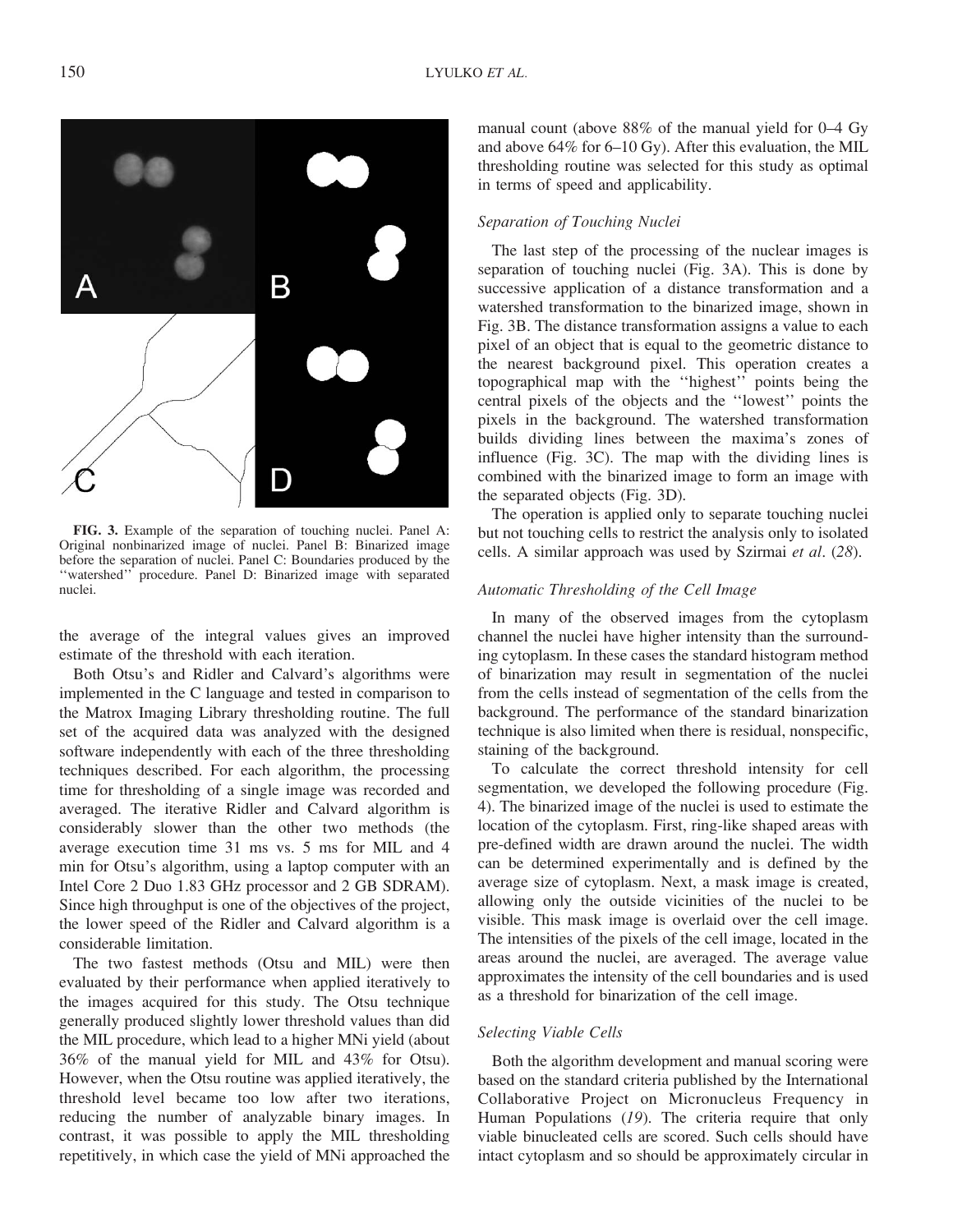

FIG. 4. Thresholding of the cytoplasm image. Panel A: Original image of the nuclei and a micronucleus. Panel B: Original image of the corresponding cytoplasm. Panel C: Binarized image of the nuclei. Panel D: Binarized image of the cytoplasm when the standard thresholding method (using the image histogram) is applied. Panel E: Mask image, allowing only the vicinities of the nuclei to be seen. Panel F: Mask image from panel E overlaid on the cytoplasm image from panel B. Panel G: Image of the cytoplasm binarized using the threshold obtained by averaging of the nonzero pixels of the image from panel F. This approach provides better localization of cytoplasmic boundaries than the standard thresholding technique, shown in panel D.

shape. The nuclei should also be circular or oval in shape and of similar sizes. To select cells according to these criteria, we used blob parameters describing morphology of cells and nuclei: area, compactness, roughness, elongation and Feret elongation.

Objects that are too small or too large to be counted as cells are excluded from the analysis. The minimum acceptable cell area was set to 2,000 pixels, which corresponds to about 60  $\mu$ m<sup>2</sup>; the maximum cell size is 120,000 pixels (350 μm<sup>2</sup>).

The compactness parameter is equal to  $p^2/(4\pi A)$ , where p is the perimeter and A is the area of an object. Compactness describes how close the shape of an object is to a circle; it is equal to 1 for a circle and is greater for more convoluted shapes. To process the images used for this study, the maximum compactness of the cells was set to 7.0. Objects that are not sufficiently circular (e.g., cell clusters or aggregations of platelets) are removed from further consideration. The same operation is applied to the nuclei at a later stage after matching cells with their nuclei, with the maximum compactness set to 1.5.

Elongation is a measure of the shape of an object, equal to  $\ell/b$ , where  $\ell$  and  $b$  are length and breadth of the object, both derived from its perimeter and area. Elongation is complemented by Feret elongation, which is calculated as a ratio of the maximal Feret diameter to the minimal Feret diameter — the maximal and minimal distances between parallel tangents to the object, respectively. Elongation and Feret elongation are accurate for different types of objects — elongation for longer blobs and Feret elongation for more compact ones. The maximum elongation and Feret elongation were chosen to be 6.0 and 1.35 for the cells and 2.25 and 1.5 for the nuclei.

Compactness, elongation and Feret elongation applied to nuclei are useful in eliminating cells with incorrectly separated nuclei, because of the differences in the shape of nuclei and nuclear fragments. The cells, in which such nuclear fragments have been detected, are not counted.

Roughness describes how rough the blob is; it is equal to the ratio of perimeter and convex perimeter. A smooth convex object has roughness as low as 1.0. The limit on this parameter was set to 2.2 for the cells and 1.2 for the nuclei in our study.

Restricting the acceptable morphological parameters of a cell allows for elimination of cellular clusters and debris from the analysis. To avoid situations when a cluster is round enough to be falsely identified as a cell, the software calculates the ratio of the ''cell'' area to the area of its largest nucleus. If the nuclear objects are too small compared to the corresponding cytoplasm object, it is likely a cluster. Based on the statistics generated using the collected samples, the maximum value of this ratio was set to 16.0. Using the cell-to-nuclear area ratio also helps to eliminate cells with nuclei not fully reconstructed during binarization due to weak staining.

This method of selecting viable cells based on the parameters described above was visually confirmed and proved to be sufficiently reliable for eliminating clusters, debris, cellular and nuclear fragments, and remnant aggregations of platelets, as well as cells with incorrectly separated nuclei. For this work, the software parameters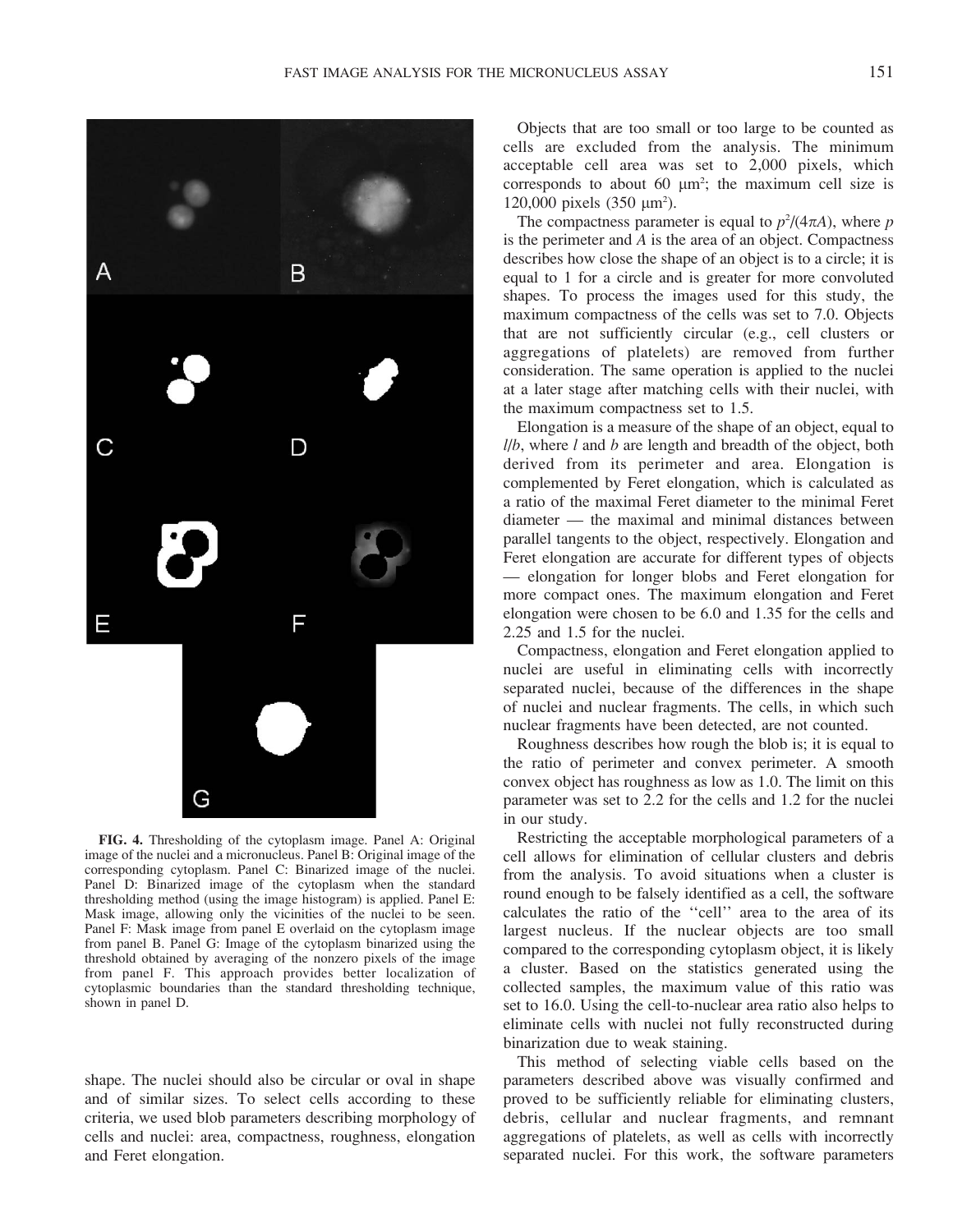were set so that all objects in these categories are rejected. The strict criteria also resulted in some loss of viable cells, but micronuclei yields were maintained. All chosen values depend on various characteristics of the imaging system, such as magnification, resolution, signal-to-noise ratio, etc. All the values are stored in a separate file and can be easily modified by the user.

## Automatic Identifying and Scoring Micronuclei

If a cell appears to be viable, the analysis continues to identify its nuclei and to score them as well as micronuclei. The area of the micronuclei in binucleated human lymphocytes varies between 1/256 and 1/9 of the area of the main nuclei  $(9, 19)$ . The analysis of the binucleated cells obtained by the CBMN assay showed that the cell and nuclear sizes may differ not only between samples (i.e., between different individuals), but also within a single field of view. This variability is large enough that the size criterion described above can only be applied if each nucleus is compared to other nuclei of the same cell, which requires each cell to be analyzed individually. Therefore, after cells have been selected for analysis based on their size and compactness, the cells are analyzed one-by-one.

To determine which nuclei in the nuclei image belong to a particular cell in the cytoplasm image, a rectangular area is circumscribed around the cell. Next, an area with the same coordinates is selected on the image containing nuclei. The coordinates of the centers of gravity of the nuclei from that area are determined and matched with the outlines of the cell under consideration. If the center of gravity of a nucleus is not located within the cell boundary, the nucleus is excluded from the analysis.

The number of nuclei in a single cell and their areas are calculated and the nuclei are sorted by size. After that the areas of all nuclei are calculated as fractions of the area of the biggest nucleus and all nuclei are divided into two categories: the main nuclei and the micronuclei. The numbers of the main nuclei and the MNi are recorded. If the cell has one, two or more than two nuclei, the number of mononucleated, binucleated or multinucleated cells is incremented. Similarly, if the cell has MNi, then the number of micronucleated mononucleated cells, micronucleated BN cells or micronucleated cells with multiple nuclei is incremented and the number of MNi is added to the total number of MNi in the corresponding category of cells. All information is accumulated as the analysis continues from frame to frame. The analysis of the sample terminates either when a preset number of BN cells are scored or when a certain set of images is analyzed. Increasing the number of cells scored increases the precision of the dose determination at the expense of the throughput. In triage situations, the RABiT system will analyze 250 cells per dose per individual (3, 45).

# Staining Optimization

As discussed in the Introduction section, the RABiT workstation utilizes dual labeling of the nuclei and cytoplasm. To facilitate high-throughput imaging and scoring, the cell staining needs to be bright enough for the cells to be visualized with short exposure times and stable enough to withstand sample storage. In addition, the excitation and emission spectra of the nuclear and the cytoplasmic probes have to be sufficiently separated to allow simultaneous imaging of the stained lymphocytes by two different cameras with no crosstalk. We tested a number of stains for cytoplasm, plasma membrane and cytoskeleton, as well as whole-cell stains [CellTracker Orange, CellMask Orange, CellMask Red, CellMask Deep Red, Rhodamine Phalloidin, Propidium Iodide, CellTracker CM-DiI (Invitrogen) and Red Counterstain C (Trevigen Inc., Gaithersburg, MD)]. CellMask Orange plasma membrane stain satisfies all of the above conditions and provides more uniform staining across the cell and sharper imaging of cell boundaries compared to other stains. DAPI was used as the nuclear stain.

# MATERIALS AND METHODS

# Hardware Platform

Software development and image analysis were performed on a Dell Latitude laptop with an Intel Core 2 Duo 1.83 GHz processor and 2 GB SDRAM. Image acquisition and timing of the software components were performed on a desktop computer with an Intel Core 2 Quad 2.40 GHz processor and 3.21 GB of RAM.

#### Blood Collection and Irradiation

With informed consent, peripheral blood from seven healthy volunteers was collected by venipuncture into vacutainer tubes containing sodium heparin (Becton Dickinson, Franklin Lakes, NJ). The total volume of blood collected was 10–12 ml per donor. Samples of whole blood were individually irradiated from 2–10 Gy using a Gammacell 40 137Cs irradiator (Atomic Energy of Canada, Ltd.) at a dose rate of 0.84 Gy/min. The total doses were 2, 4, 6 and 8 Gy for donors 1 through 4 and 2, 4, 6, 8 and 10 Gy for donors 5 through 7. Two milliliters of blood from each donor were maintained as control.

The study was reviewed by Columbia University's IRB and the use of human materials was approved under the IRB protocols AAAB5846 and AAAF2671, Center for High-Throughput Minimally Invasive Radiation Biodosimetry.

## Lymphocyte Culture and Slide Preparation

Whole blood samples (1 ml) were diluted in 10 ml of pre-warmed RPMI medium 1640 with L-glutamine (300 mg/l), containing phytohaemagglutinin (PHA, final concentration 20 µg/ml; Invitrogen, Carlsbad, CA) supplemented with 1% penicillin-streptomycin solution (Invitrogen,  $10,000$  units/ml penicillin and  $10,000$   $\mu$ g/ml streptomycin) and 10% heat-inactivated fetal calf serum (Invitrogen). The cells were cultured and maintained in a humidified atmosphere with 5% CO2. After 44 h of incubation, cytochalasin B (Cyt-B; Sigma, St. Louis, MO) was added to the culture medium at a final concentration 6 lg/ml. The culture was maintained for an additional 26 h to arrest cytokinesis and induce the formation of once-divided BN cells. To harvest lymphocytes, the samples were transferred to a centrifuge tube and spun at 1,000 rpm for 10 min and the supernatant was discarded. The pelleted cells in the tube were treated for 10 min with hypotonic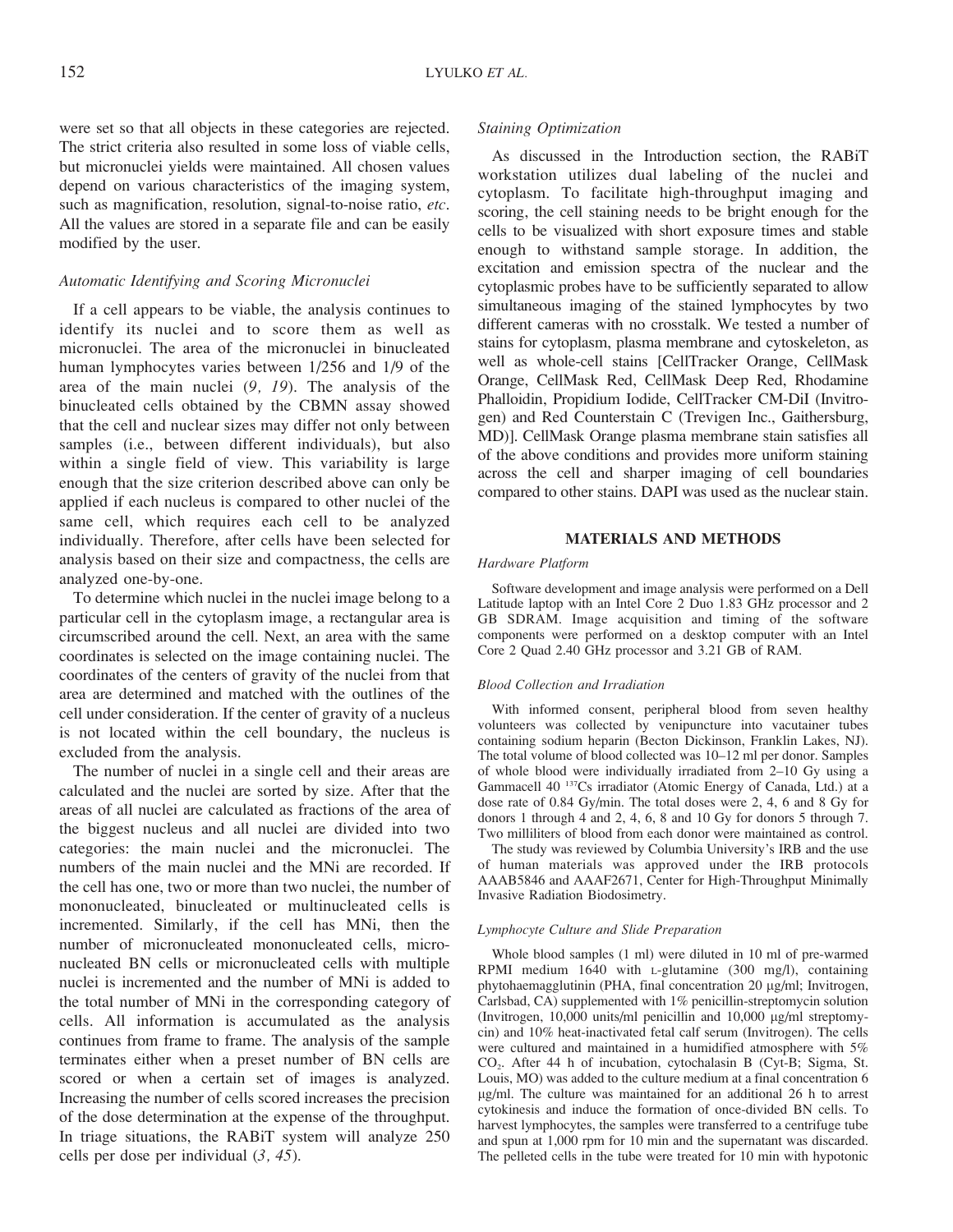|         | Dose                     | Automated scoring |                             |               |                   | Manual scoring |                |                |                   |
|---------|--------------------------|-------------------|-----------------------------|---------------|-------------------|----------------|----------------|----------------|-------------------|
| Donors  | (Gy)                     | <b>BN</b>         | <b>BNMN</b>                 | <b>MNi</b>    | MNi/BN            | <b>BN</b>      | <b>BNMN</b>    | <b>MNi</b>     | MNi/BN            |
| Donor 1 | $\boldsymbol{0}$         | 236               | $\overline{4}$              | $\mathfrak s$ | $0.021 \pm 0.009$ | 232            | $\mathfrak s$  | $\mathfrak s$  | $0.022 \pm 0.009$ |
|         | $\overline{c}$           | 166               | 11                          | 13            | $0.08 \pm 0.02$   | 163            | 16             | 18             | $0.11 \pm 0.03$   |
|         | $\overline{\mathcal{L}}$ | 135               | 38                          | 47            | $0.35 \pm 0.05$   | 139            | 44             | 54             | $0.39 \pm 0.05$   |
|         | 6                        | 58                | 17                          | 25            | $0.43 \pm 0.09$   | 68             | 31             | 42             | $0.62 \pm 0.10$   |
|         | 8                        | 20                | 12                          | 18            | $0.9 \pm 0.2$     | 28             | 18             | 30             | $1.1 \pm 0.2$     |
| Donor 2 | $\boldsymbol{0}$         | 295               | $\ensuremath{\mathfrak{Z}}$ | 3             | $0.010 \pm 0.006$ | 302            | $\sqrt{2}$     | $\overline{c}$ | $0.007 \pm 0.005$ |
|         | $\overline{c}$           | 288               | 35                          | 41            | $0.14 \pm 0.02$   | 292            | 40             | 43             | $0.15 \pm 0.02$   |
|         | $\overline{4}$           | 190               | 59                          | 81            | $0.42 \pm 0.05$   | 178            | 60             | 78             | $0.44 \pm 0.05$   |
|         | 6                        | 145               | 56                          | 74            | $0.51 \pm 0.06$   | 136            | 56             | 80             | $0.59 \pm 0.07$   |
|         | 8                        | 65                | 31                          | 59            | $0.91 \pm 0.12$   | 55             | 26             | 46             | $0.84 \pm 0.12$   |
| Donor 3 | $\boldsymbol{0}$         | 97                | $\,$ $\,$                   | 9             | $0.09 \pm 0.03$   | 161            | $\sqrt{2}$     | $\overline{c}$ | $0.012 \pm 0.009$ |
|         | $\overline{c}$           | 278               | 72                          | 113           | $0.41 \pm 0.04$   | 333            | 70             | 88             | $0.26 \pm 0.03$   |
|         | $\overline{4}$           | 404               | 200                         | 322           | $0.80 \pm 0.04$   | 396            | 194            | 275            | $0.69 \pm 0.04$   |
|         | 6                        | 132               | 99                          | 251           | $1.90 \pm 0.12$   | 133            | 104            | 255            | $1.92 \pm 0.12$   |
|         | 8                        | 68                | 45                          | 129           | $1.90 \pm 0.17$   | 62             | 45             | 123            | $1.98 \pm 0.18$   |
| Donor 4 | $\boldsymbol{0}$         | 389               | $\,$ 8 $\,$                 | $8\,$         | $0.021 \pm 0.007$ | 370            | $\mathfrak{Z}$ | 3              | $0.008 \pm 0.005$ |
|         | $\overline{2}$           | 358               | 34                          | 40            | $0.112 \pm 0.018$ | 357            | 34             | 40             | $0.112 \pm 0.018$ |
|         | $\overline{\mathcal{L}}$ | 254               | 93                          | 123           | $0.48 \pm 0.04$   | 237            | 80             | 103            | $0.44 \pm 0.04$   |
|         | 6                        | 168               | 85                          | 131           | $0.78 \pm 0.07$   | 165            | 92             | 141            | $0.86 \pm 0.07$   |
|         | 8                        | 55                | 27                          | 54            | $0.98 \pm 0.13$   | 49             | 31             | 57             | $1.16 \pm 0.15$   |
| Donor 5 | $\boldsymbol{0}$         | 134               | 3                           | 3             | $0.022 \pm 0.013$ | 163            | 3              | $\mathfrak s$  | $0.031 \pm 0.014$ |
|         | $\overline{2}$           | 88                | 25                          | 38            | $0.43 \pm 0.07$   | 109            | 32             | 39             | $0.36 \pm 0.06$   |
|         | $\overline{\mathcal{L}}$ | 53                | 39                          | 81            | $1.53 \pm 0.17$   | 59             | 45             | 75             | $1.27 \pm 0.15$   |
|         | 6                        | 51                | 39                          | 97            | $1.90 \pm 0.19$   | 58             | 41             | 98             | $1.69 \pm 0.17$   |
|         | $\,$ $\,$                | 102               | 73                          | 198           | $1.94 \pm 0.14$   | 146            | 108            | 264            | $1.81 \pm 0.11$   |
|         | 10                       | 49                | 23                          | 72            | $1.47 \pm 0.17$   | 95             | 51             | 126            | $1.33 \pm 0.12$   |
| Donor 6 | $\boldsymbol{0}$         | 212               | 11                          | 14            | $0.066 \pm 0.018$ | 240            | 9              | 10             | $0.042 \pm 0.013$ |
|         | $\overline{c}$           | 418               | 95                          | 139           | $0.33 \pm 0.03$   | 490            | 111            | 144            | $0.29 \pm 0.02$   |
|         | 4                        | 410               | 192                         | 295           | $0.72 \pm 0.04$   | 533            | 266            | 417            | $0.78 \pm 0.04$   |
|         | 6                        | 215               | 105                         | 188           | $0.87 \pm 0.06$   | 269            | 154            | 253            | $0.94 \pm 0.06$   |
|         | $\,$ 8 $\,$              | 229               | 96                          | 167           | $0.73 \pm 0.06$   | 257            | 144            | 254            | $0.99 \pm 0.06$   |
|         | 10                       | 132               | 42                          | 77            | $0.58 \pm 0.07$   | 120            | 62             | 102            | $0.85 \pm 0.08$   |
| Donor 7 | $\boldsymbol{0}$         | 267               | 14                          | 18            | $0.067 \pm 0.016$ | 298            | 6              | 6              | $0.020 \pm 0.008$ |
|         | $\overline{c}$           | 206               | 75                          | 106           | $0.52 \pm 0.05$   | 247            | 84             | 112            | $0.45 \pm 0.04$   |
|         | $\overline{4}$           | 122               | 76                          | 126           | $1.03 \pm 0.09$   | 138            | 80             | 128            | $0.93 \pm 0.08$   |
|         | 6                        | 198               | 166                         | 373           | $1.88 \pm 0.10$   | 196            | 161            | 358            | $1.83 \pm 0.10$   |
|         | $\,$ 8 $\,$              | 56                | 38                          | 118           | $2.12 \pm 0.19$   | 58             | 47             | 140            | $2.41 \pm 0.2$    |
|         | 10                       | 38                | 20                          | 42            | $1.11 \pm 0.17$   | 37             | 22             | 39             | $1.05 \pm 0.17$   |

TABLE 1 Numbers of Binucleated Cells (BN), Binucleated Cells with Micronuclei (BNMN), Micronuclei (MNi) and the Number of Micronuclei per Binucleated Cell (MNi/BN)

solution of KCL (0.075 M) (Sigma-Aldrich, St. Louis, MO) prewarmed to 37°C. The reaction was stopped by the addition of  $\sim$ 2 ml of ice-cold methanol:glacial acetic acid solution (ratio 3:1). The cells were further centrifuged at 1,000 rpm for 10 min, the supernatant aspirated and fresh fixative added. The cells were washed with fixative two additional times. After the final centrifugation, the cells were resuspended in  $~0.5$  ml of fixative and a small drop of lymphocyte suspension was transferred to a clean glass slide. The slides were dried at room temperature, and stained with CellMask Orange (Invitrogen) at a concentration of 5 lg/ml for 20 min to label the cell cytoplasm. After the slides were washed two times with phosphate-buffered saline (Invitrogen), the nuclei were counterstained with DAPI  $[4',6$ diamidino-2-phenylindole, dihydrochloride (Invitrogen)], and the cover slips were mounted using Vectashield mounting medium (Vector Laboratories, Inc., Burlingame, CA).

### Imaging

The samples were imaged using a Nikon Eclipse 50i epifluorescence microscope with a Nikon CFI Plan Fluor  $60 \times$  objective (Morrell Instrument Company Inc., Melville, NY). The microscope was equipped with a Photonfocus MV-1024 CMOS camera (Upstate Technical Equipment Inc, East Syracuse, NY) and a Solios Camera Link Dual Base frame grabber (Matrox Electronic Systems Ltd, Dorval, QC, Canada). The samples were illuminated using an X-Cite 120 Series mercury vapor short arc lamp (EXFO, Life Sciences & Industrial division, Mississauga, Ontario, Canada).

A pair of images was consecutively acquired for each field of view, one through a Nikon UV-2E/C fluorescent filter set (Morrell) to visualize DAPI-stained nuclei and another through a Nikon TRITC HYQ filter set (Morrell) to visualize the outline of the cytoplasm stained with CellMask Orange. This imaging procedure is consistent with the image grabbing procedure in the RABiT.

#### Data Collection and Analysis

The designed software has the capability of detecting cells with any number of nuclei. Thus, in addition to determining the ratio of micronuclei per binucleated cell, other parameters discussed in the Introduction section can be calculated. In the samples collected for this study we observed that the nuclei in multinucleated cells are closer to each other than the nuclei in BN cells, and their boundaries touch or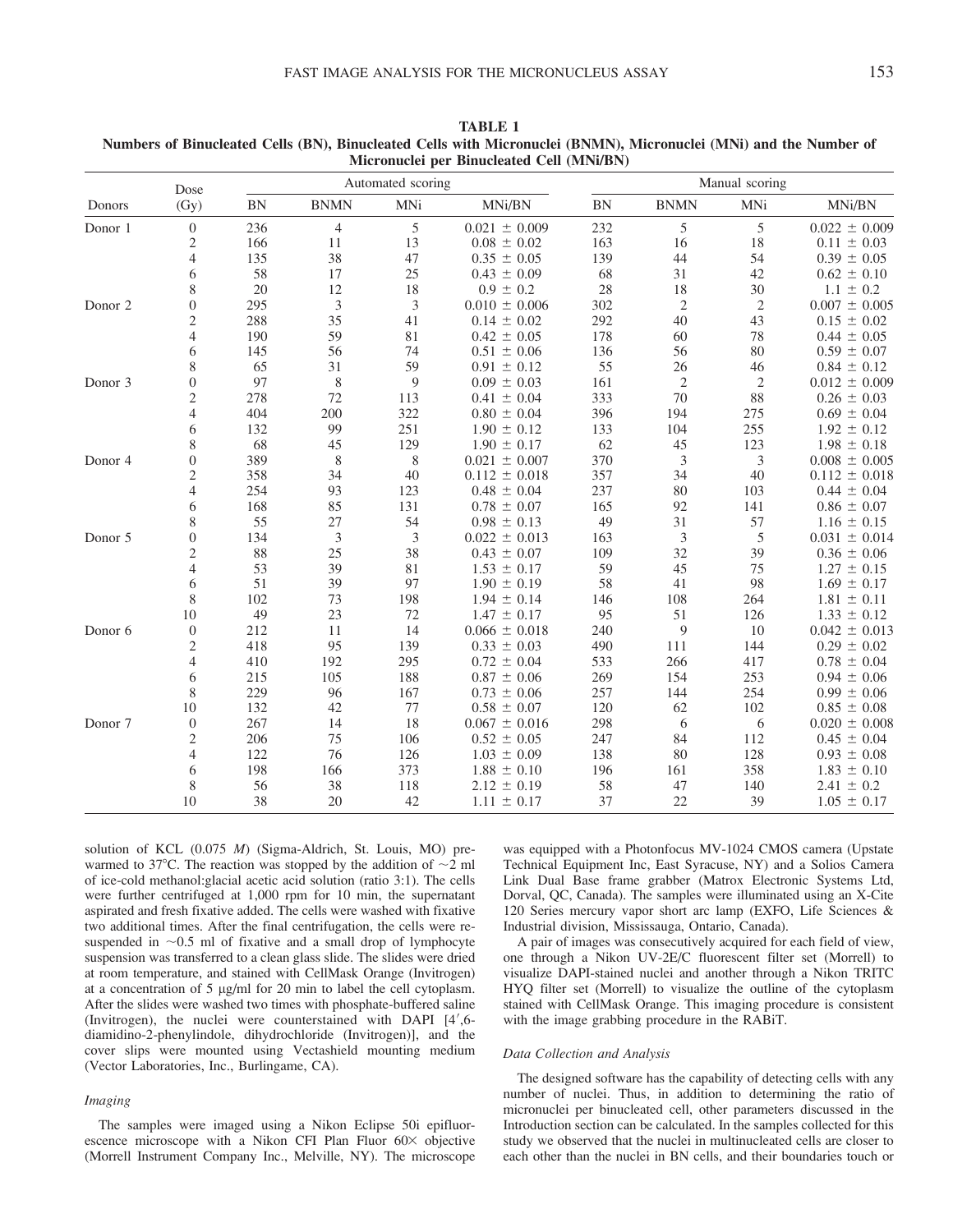|         |             | Automated scoring |      |                 | Manual scoring |      |                 |
|---------|-------------|-------------------|------|-----------------|----------------|------|-----------------|
| Donors  | Dose $(Gy)$ | BN                | Mono | Mono/BN         | BN             | Mono | Mono/BN         |
| Donor 5 | $\theta$    | 62                | 48   | $0.77 \pm 0.15$ | 67             | 71   | $1.06 \pm 0.18$ |
|         |             | 48                | 53   | $1.1 \pm 0.2$   | 51             | 48   | $0.94 \pm 0.19$ |
|         | 4           | 35                | 54   | $1.5 \pm 0.3$   | 34             | 69   | $2.0 \pm 0.4$   |
|         | 6           | 48                | 131  | $2.7 \pm 0.5$   | 41             | 151  | $3.7 \pm 0.6$   |
|         | 8           | 34                | 165  | $4.9 \pm 0.9$   | 37             | 182  | $4.9 \pm 0.9$   |
|         | 10          | 25                | 315  | $13 \pm 3$      | 38             | 387  | $10 \pm 2$      |
| Donor 6 | $\theta$    | 46                | 31   | $0.67 \pm 0.16$ | 53             | 48   | $0.91 \pm 0.18$ |
|         | 2           | 77                | 56   | $0.73 \pm 0.13$ | 83             | 63   | $0.76 \pm 0.13$ |
|         | 4           | 37                | 56   | $1.5 \pm 0.3$   | 38             | 80   | $2.1 \pm 0.4$   |
|         | 6           | 25                | 89   | $3.6 \pm 0.8$   | 36             | 131  | $3.6 \pm 0.7$   |
|         | 8           | 88                | 691  | $7.9 \pm 0.9$   | 126            | 777  | $6.2 \pm 0.6$   |
|         | 10          | 125               | 972  | $7.8 \pm 0.7$   | 158            | 1126 | $7.1 \pm 0.6$   |
| Donor 7 | $\Omega$    | 101               | 142  | $1.41 \pm 0.18$ | 110            | 144  | $1.31 \pm 0.17$ |
|         |             | 66                | 146  | $2.2 \pm 0.3$   | 81             | 153  | $1.9 \pm 0.3$   |
|         | 4           | 32                | 100  | $3.1 \pm 0.6$   | 36             | 109  | $3.0 \pm 0.6$   |
|         | 6           | 39                | 194  | $5.0 \pm 0.9$   | 37             | 212  | $5.7 \pm 1.0$   |
|         | 8           | 39                | 384  | $10 \pm 2$      | 44             | 433  | $10 \pm 2$      |
|         | 10          | 21                | 294  | $14 \pm 3$      | 27             | 419  | $16 \pm 2$      |

TABLE 2 Numbers of Binucleated (BN) and Mononucleated (Mono) Cells and Calculated Ratios of Mononucleated to Binucleated Cells (Mono/BN)

overlap more often. When such nuclei are separated by the software, their morphological parameters, described in the Design section, could be different from that of the nuclei in mononucleated or BN cells. These nuclei might not be classified as viable and some multinucleated cells could be misinterpreted as clusters. Thus, the ratio of the mononucleated to BN cells was chosen for this study as the most reliable parameter to complement the analysis at high doses.

Two sets of multiple fields of view were acquired: one for analysis of MN frequencies and the other for analysis of the ratios of the mononucleated to BN cells. The fields of view were acquired sequentially by step-wise scanning of the slide. For the first set, only the fields that contained at least one BN cell were captured. This set contains data from all seven donors. The second set was taken from the samples of donors 5–7 and consists of random fields of view containing mononucleated or BN cells. Fields of view containing no cells were excluded. Both sets were analyzed manually and automatically using the developed software described above.

Manual scoring was done by inspecting all of the fields of view in both sets, following the standard scoring criteria (19). The number of BN cells, the number of BN cells with MNi and the number of MNi in BN cells were scored in the first set; mononucleated and BN cells were scored in the second set.

The same fields of view that were presented for manual scoring were then processed and scored automatically. The information presented to the user after the analysis of each dose-point included the numbers of mononucleated cells and BN cells, the numbers of mononucleated cells and BN cells with MNi, and the total numbers of MNi in both groups of cells. This information was used to compute micronuclei frequencies in BN cells for donors 1–7 and the ratio of mononucleated to BN cells for donors 5–7. The obtained doseresponse curves were created using Excel (Microsoft Corp., Redmond, WA) and the curve fittings were performed in OriginPro 8.1 (OriginLab Corp, Northampton, MA).

## RESULTS

The algorithm and implementation of the designed software are described in the Design section. The operation of the software was validated by establishing automatic and manual dose-response curves of micronuclei frequencies in BN cells and ratios of mononucleated to BN cells.

## Validation of the Software by Calculation of Dose Response

The data scored automatically and manually and calculated frequencies of MNi and ratios of mononucleated to BN cells are presented in Tables 1 and 2, respectively.

Figure 5 shows the dose-response curves of the frequencies of MNi in BN cells observed for each of the seven individuals (Fig 5A–G) and the average across the seven donors (Fig. 5H). The background micronuclei frequency of each donor was subtracted from the data at each point to demonstrate the frequencies induced in vitro. The automatically and manually obtained individual radiation-induced responses in the range from 0–6 Gy were fitted to second-order polynomials with zero intercepts as represented by the red lines on the panels A–G. The fit was weighted by the reciprocal value of the variance because of the larger errors at high doses. The baseline frequencies, linear and quadratic coefficients of the fit functions as well as the correlation coefficient between the fits and the data are presented in Table 3. All of the manually and automatically scored micronuclei frequencies show an increase with dose: up to 6 Gy for donors 3, 5 and 6 and up to 8 Gy for donors 1, 2, 4 and 7. The dependence on dose is linear-quadratic between 0 and 4 Gy; at higher doses the curvatures change and the functions level-off or decline. The average micronuclei frequencies for 0–8 Gy were calculated across the entire group of seven donors, and for 10 Gy, across donors 5, 6 and 7.

The dose-response dependencies of the ratio of mononucleated to BN cells are shown in Fig. 6. The y-intercepts and linear and quadratic coefficients of error-weighted linear-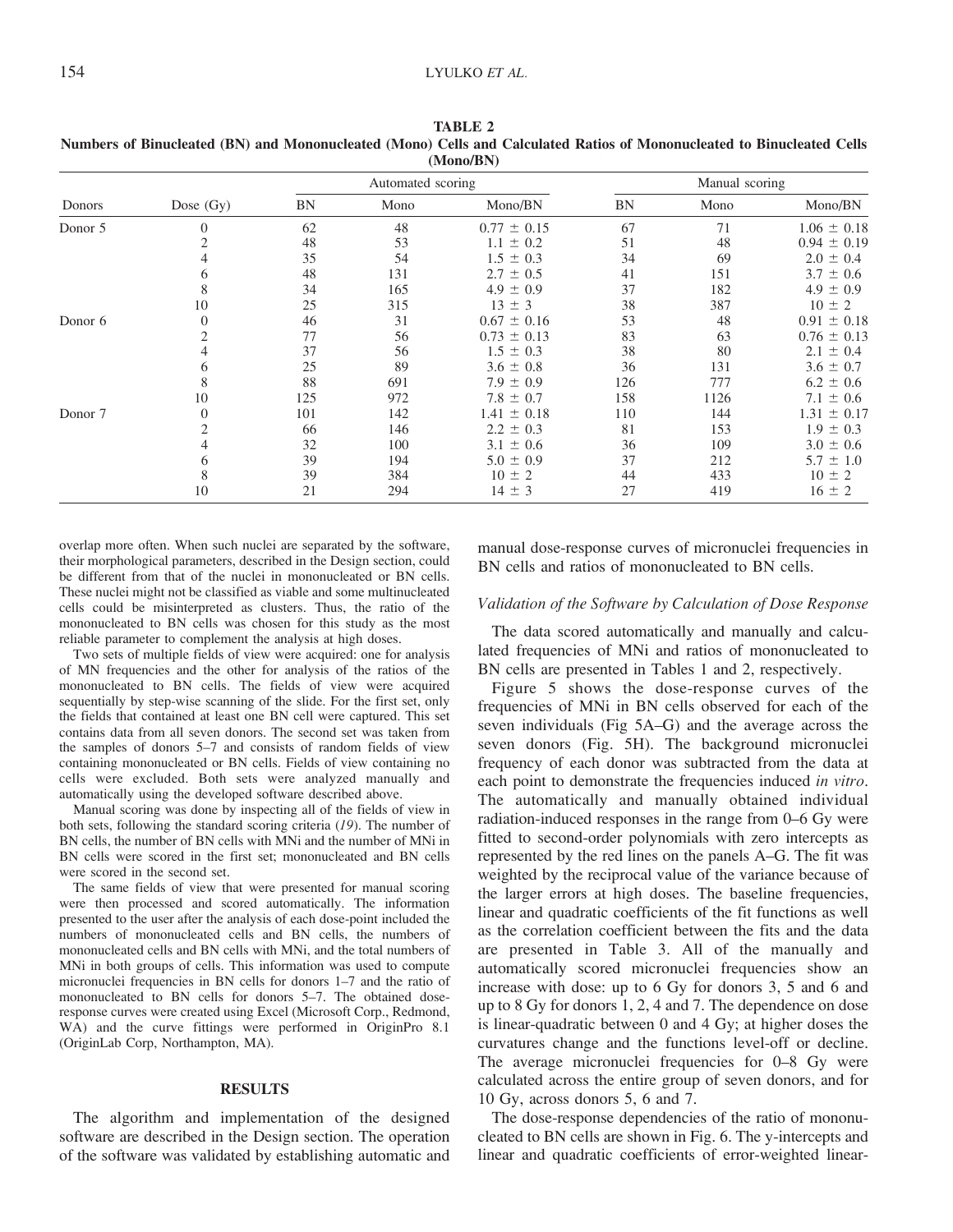

FIG. 5. Individual (panels A–G) and averaged (panel H) induced frequencies of MNi (number of MNi per binucleated cell). Solid lines: automatically scored, dashed lines: manually scored. The error bars represent Poisson errors for the individual curves and standard error of the mean for the average dose response. The individual errors include uncertainties of the subtracted baseline values. The red lines are error-weighted linear-quadratic fits for the automatically obtained data from 0–6 Gy.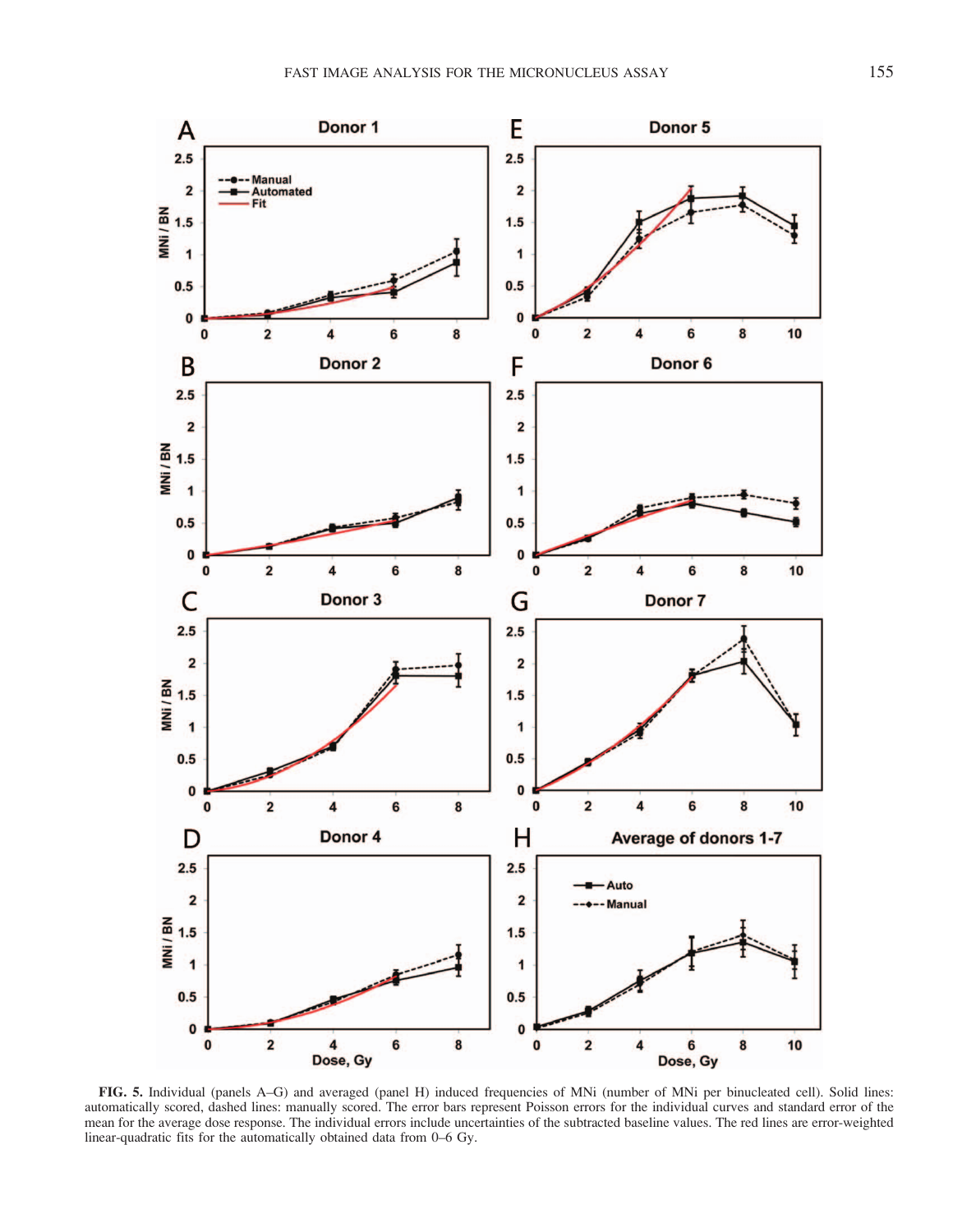|        | <b>Farameters of Linear-Quadratic Fitting of Kaulation-Induced Micronuclei Frequencies</b> |                             |                   |                    |                                                                 |  |  |
|--------|--------------------------------------------------------------------------------------------|-----------------------------|-------------------|--------------------|-----------------------------------------------------------------|--|--|
| Donors | Correlation between<br>automated and<br>manual scoring, $R^2$                              | Baseline MNi<br>frequencies | B <sub>1</sub>    | B <sub>2</sub>     | Correlation between<br>automated scoring<br>and the fits, $R^2$ |  |  |
|        | 0.986                                                                                      | $0.021 \pm 0.009$           | $0.016 \pm 0.028$ | $0.011 \pm 0.011$  | 0.872                                                           |  |  |
|        | 0.978                                                                                      | $0.010 \pm 0.006$           | $0.068 \pm 0.025$ | $0.004 \pm 0.005$  | 0.952                                                           |  |  |
|        | 0.998                                                                                      | $0.093 \pm 0.031$           | $0.043 \pm 0.062$ | $0.039 \pm 0.014$  | 0.970                                                           |  |  |
| 4      | 0.987                                                                                      | $0.021 \pm 0.007$           | $0.011 \pm 0.024$ | $0.021 \pm 0.006$  | 0.961                                                           |  |  |
| 5      | 0.994                                                                                      | $0.022 \pm 0.013$           | $0.184 \pm 0.092$ | $0.026 \pm 0.020$  | 0.944                                                           |  |  |
| 6      | 0.914                                                                                      | $0.066 \pm 0.018$           | $0.155 \pm 0.031$ | $-0.002 \pm 0.006$ | 0.982                                                           |  |  |
|        | 0.981                                                                                      | $0.067 \pm 0.016$           | $0.172 \pm 0.020$ | $0.021 \pm 0.004$  | 0.998                                                           |  |  |

TABLE 3 Parameters of Linear-Quadratic Fitting of Radiation-Induced Micronuclei Frequencies

Note. B1 and B2 are the linear and quadratic coefficients of the fit.

quadratic fits are given in Table 4. All three individual dose responses (Fig. 6A–C) have positive curvatures (coefficients B2). The ratios of mononucleated cells per BN cells show increasing dose response for the entire range of 0–10 Gy with the exception of the 10 Gy point of donor 6. The average of the three donors is shown in Fig. 6D.

The pooled data from all donors comparing automated and manual calculation of micronuclei frequencies in BN cells (Fig. 7A) and ratio of mononucleated to BN cells (Fig. 7B) are shown in Fig. 7.

The average total time of processing of a single field of view and the times required to execute individual components of the algorithm were measured and are presented in Table 5.

# DISCUSSION

The goal of this work was to design a system for automatic analysis of the results of CBMN assay. The designed software will operate as part of the RABiT biodosimetry workstation. We demonstrated here the



FIG. 6. Individual (panels A–C) and averaged (panel D) ratios of the number of mononucleated (Mono) cells to binucleated cells. The error bars represent Poisson error for the individual curves and standard error of the mean for the average dose response.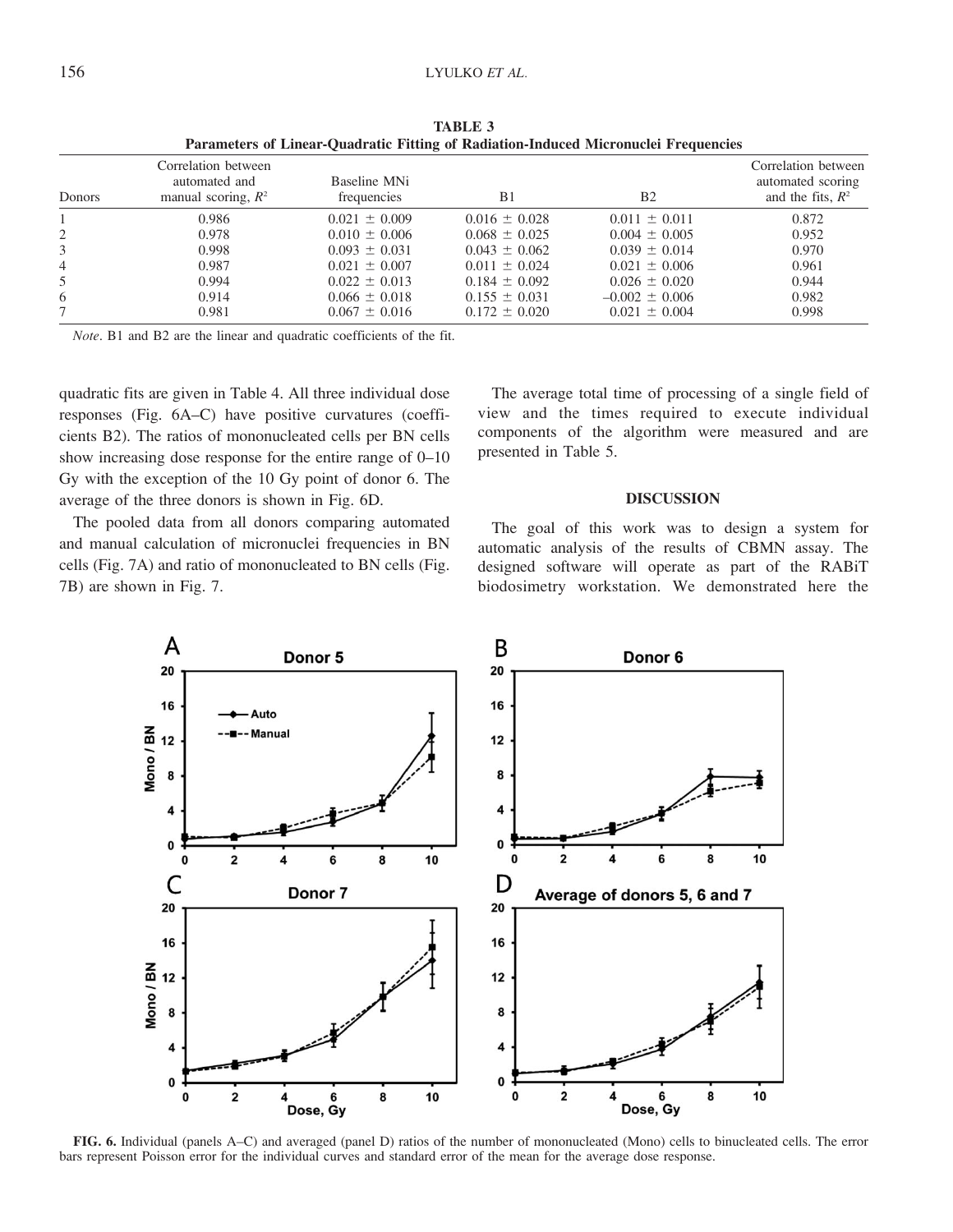|   | ×                | I<br>٠ |
|---|------------------|--------|
| ш | I<br>I<br>×<br>v |        |

| Donors | Correlation between automated<br>and manual scoring, $R^2$ | Intercept       |                  | B <sub>2</sub>  | Correlation between automated<br>scoring and the fits, $R^2$ |
|--------|------------------------------------------------------------|-----------------|------------------|-----------------|--------------------------------------------------------------|
|        | 0.976                                                      | $0.82 \pm 0.19$ | $-0.11 \pm 0.18$ | $0.08 \pm 0.03$ | 0.852                                                        |
| 6      | 0.975                                                      | $0.64 \pm 0.25$ | $-0.13 \pm 0.18$ | $0.09 \pm 0.02$ | 0.915                                                        |
|        | 0.993                                                      | $1.44 \pm 0.14$ | $0.06 \pm 0.17$  | $0.11 \pm 0.03$ | 0.950                                                        |

TABLE 4 Parameters of Linear-Quadratic Fitting of Ratios of Mononucleated to Binucleated Cells

Note. B1 and B2 are the linear and quadratic coefficients of the fit.

suitability of the system for dose assessment by producing the dose-response curves presented in the Results section.

The results show that individual dose responses vary in sensitivity. The individual *in vitro* radio-sensitivities can be approximately described by the linear coefficients B1 in Table 3. This variability could reasonably be anticipated. It is well know that there exists a considerable variation in the baseline micronuclei frequency and acute radiosensitivity (46–48). In part this is due to variations in demographics, such as age, gender (46), smoking status, occupational exposure (49), as well as health status (50). Additional demographic studies, currently under way, will determine the effects of the confounding factors on the radiationinduced micronuclei formation; thus allowing demographicspecific calibration curves to be produced. It should be noted that in our current study we utilized blood samples of anonymous healthy donors, with information about age, gender or lifestyle parameters unavailable. In part, however, this variation is related to person-to-person variability in sensitivity due to inter-individual genetic or epigenetic variations. This latter variability is, however, potentially a significant advantage for most biodosimetric endpoints (51): an individual who, for example, is particularly sensitive for genetic reasons in terms of response to a biodosimetric DNA damage endpoint, might well be expected to be correspondingly sensitive to acute radiation health effects.

For the purpose of triage, the estimated number of 250 scored BN cells per dose per individual  $(3, 45)$  will provide the precision in dose assessment of better than 20% at a 95% confidence level at 1 Gy. Larger number of scored cells will allow higher precision required for epidemiological studies.

The average values of MNi per BN cell (Fig. 5H) increased with the dose between 0 and 6 Gy, leveled off above 6 Gy and decline above 8 Gy. This behavior agrees with previous findings  $(36)$ . By contrast, the average values of mononucleated to binucleated cells (Fig. 6D) increased and was sufficiently separated at 6, 8 and 10 Gy. This increase, which is also in agreement with the results available in the literature (36, 42, 48), could indicate the delay in cell cycle progression in the presence of DNA damage, which influences the production of BN cells. The monotonically increasing dose dependence of the ratio of mononucleated to binucleated lymphocytes confirms that this endpoint could be taken into account as an additional parameter for dose-assessment purposes at higher doses. For example, the value of the ratio of mononucleated to binucleated cells above a certain cut-off value would indicate that the dose is in the range where the micronuclei frequency is no longer monotonic. In this case the dose will be determined using the mononucleated to binucleated cells



FIG. 7. Regression plots comparing (panel A) number of MNi per BN cell and (panel B) ratios of mononucleated (Mono) cells to binucleated cells obtained by manual scoring (x-axis) and automated scoring (y-axis). The error bars represent Poisson error on both graphs.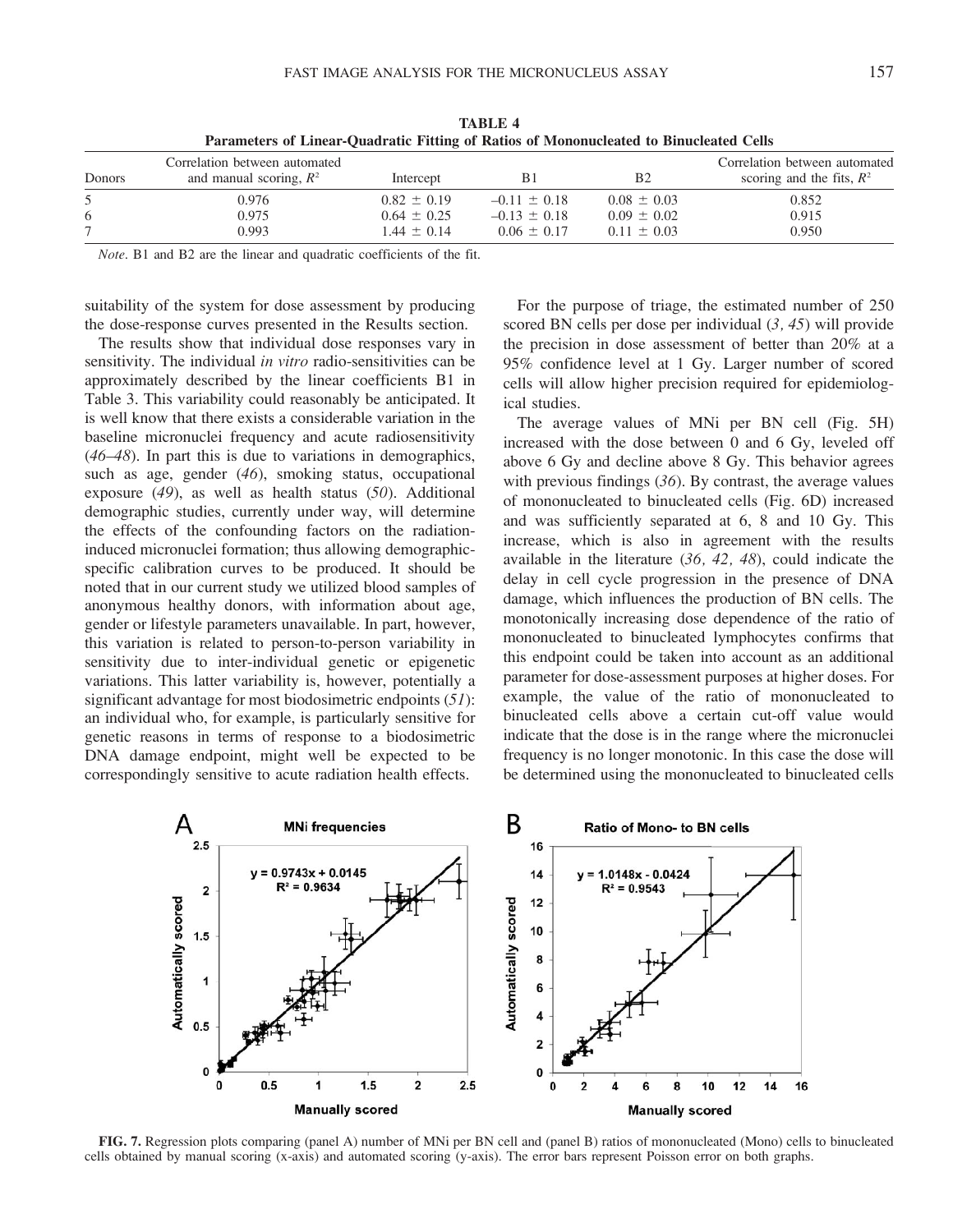| Operation                                      | Time (ms) |
|------------------------------------------------|-----------|
| Nuclear thresholding <sup><math>a</math></sup> | 100       |
| Separation of nuclei                           | 82        |
| Cell thresholding                              | 8.7       |
| Identifying and scoring MNi                    | 22        |
| Total <sup>b</sup>                             | 260       |

TABLE 5

<sup>a</sup> Includes 5 modified iterations.

**b** Includes additional operations.

ratio. If this parameter is below the cut-off, then micronuclei per binucleated cell would be used for dose evaluation.

The results also demonstrated a significant correlation between manually and automatically acquired data. The individual correlation coefficients  $R^2$  ranged from 0.914– 0.998 for the frequencies of MNi (Table 3) and from 0.975– 0.993 for the mononucleated to binucleated cells ratio. The regression analysis performed on the combined micronuclei frequency data from all donors shows the correlation between automated and manual scoring  $R^2 = 0.963$  (Fig. 7A). The detection efficiency of micronuclei varied between 69–99% for individual donors and between 92–98% for the average. The correlation between automated and manual scoring for the combined mononucleated to binucleated cells ratio data was  $R^2 = 0.954$  (Fig. 7B).

The ability of the presented automated image analysis system to detect MNi is comparable or superior to that of other available systems (Table 6). For example, Varga et al. (24) reported on using a computerized image analysis system (Metasystems Metafer 4 version 2.12) for scoring MNi to quantify the different radiosensitivities of cancer patients and controls. The algorithm is based on the detection of the DAPI-stained nuclei only and the locations of the cytoplasm are estimated from the distances between nuclei and their relative size. The linear correlation coefficient between manual and automated scoring was  $R^2$  $= 0.83$  for 0–2 Gy. The absolute micronuclei frequencies, as detected by the automated analysis, range from 33–38% of the manually found values for the means of 20–27 individuals. Willems et al. (52) describe a study, also employing the MetaSystems software, to establish a method of fast population triage. They reached a higher MNi detection rate, compared to the study by Varga et al., from 71–89% at 0.5–3 Gy for the average of 10 donors. The linear regression coefficient between automated and manual scoring for 0–3 Gy range was  $R^2 = 0.917$ .

The system described by Decordier et al. [utilizing Pathfinder CellScan, IMSTAR (27)] utilized one stain (Giemsa), but the algorithm is similar to our methodology in that the analysis starts from the detection of whole cells. Furthermore, the dose response data are presented for lymphocytes treated with different agents (clastogens, including ionizing radiation, aneugens and apoptogens) and the data for automated scoring were collected with and without visual validation. The dose response for ionizing radiation was established between 0–3 Gy. For micronuclei frequencies scored automatically without visual validation, the percentage of detected MNi was 46–62% of those counted manually and the background was slightly elevated. The correlation coefficient for the frequency of MNi in BN cells between manual and automated scoring was  $R^2 =$ 0.970. As in our study, the advantage of the described methodology is that the results are not restricted to BN cells only and the detection of mononucleated and multinucleated cells allows for the calculation of the proliferation index.

All of the described systems as well as the developed RABiT software produce slightly elevated baseline micronuclei frequencies relative to manual scoring. The behavior can be described by the formula  $f_{auto} = DE \times f_{manuel} + FP$ , where  $f_{auto}$  and  $f_{mamual}$  are the frequencies of micronuclei (MNi/BN) detected by the automated and manual scoring respectively, DE is the detection efficiency of the automated procedure and FP is the false positive yield (29). The higher background frequency can be explained in part by the misinterpretation of released DNA material or staining artifacts as MNi. Such artifacts may be rejected by the human eye during manual processing, but may become indistinguishable from MNi after the binarization stage during automated processing. Lower detection efficiency  $(DE < 1)$  of an automated procedure may be caused, for example, by a lower staining intensity of the MNi than that of the main nuclei. The detection efficiency of our system approaches that of manual scoring.

| <b>TABLE 6</b>                                                                                   |  |
|--------------------------------------------------------------------------------------------------|--|
| Detection Efficiencies and Correlations between Automated and Manual Scoring for Various Studies |  |

|                                             | RAB <sub>i</sub> T software | Varga et al. | Willems et al.       | Decordier et al. |
|---------------------------------------------|-----------------------------|--------------|----------------------|------------------|
| Blood donors                                |                             | $114^a$      | 10                   |                  |
| Investigated doses (Gy)                     | 0, 2, 4, 6, 8, 10           | 0, 2         | 0, 0.2, 0.5, 1, 2, 3 | 0, 1, 2, 3       |
| Detection efficiency (individual)           | $69 - 99\%$                 | n.a.         | n.a.                 | $46 - 62\%$      |
| Correlation between automated and manual    |                             |              |                      |                  |
| scoring (individual)                        | $0.914 - 0.998$             | n.a.         | n.a.                 | 0.97             |
| Detection efficiency (for mean frequencies) | $92 - 98\%$                 | $33 - 38\%$  | $71 - 89\%$          | n.a.             |
| Correlation between automated and manual    |                             |              |                      |                  |
| scoring (for mean micronuclei frequencies)  | 0.994                       | 0.83         | 0.917                | n.a.             |
|                                             |                             |              |                      |                  |

<sup>a</sup> Seventy-three donors in the test sample (27 patients and 46 controls) and 41 donors in the validation sample (21 control and 20 cases).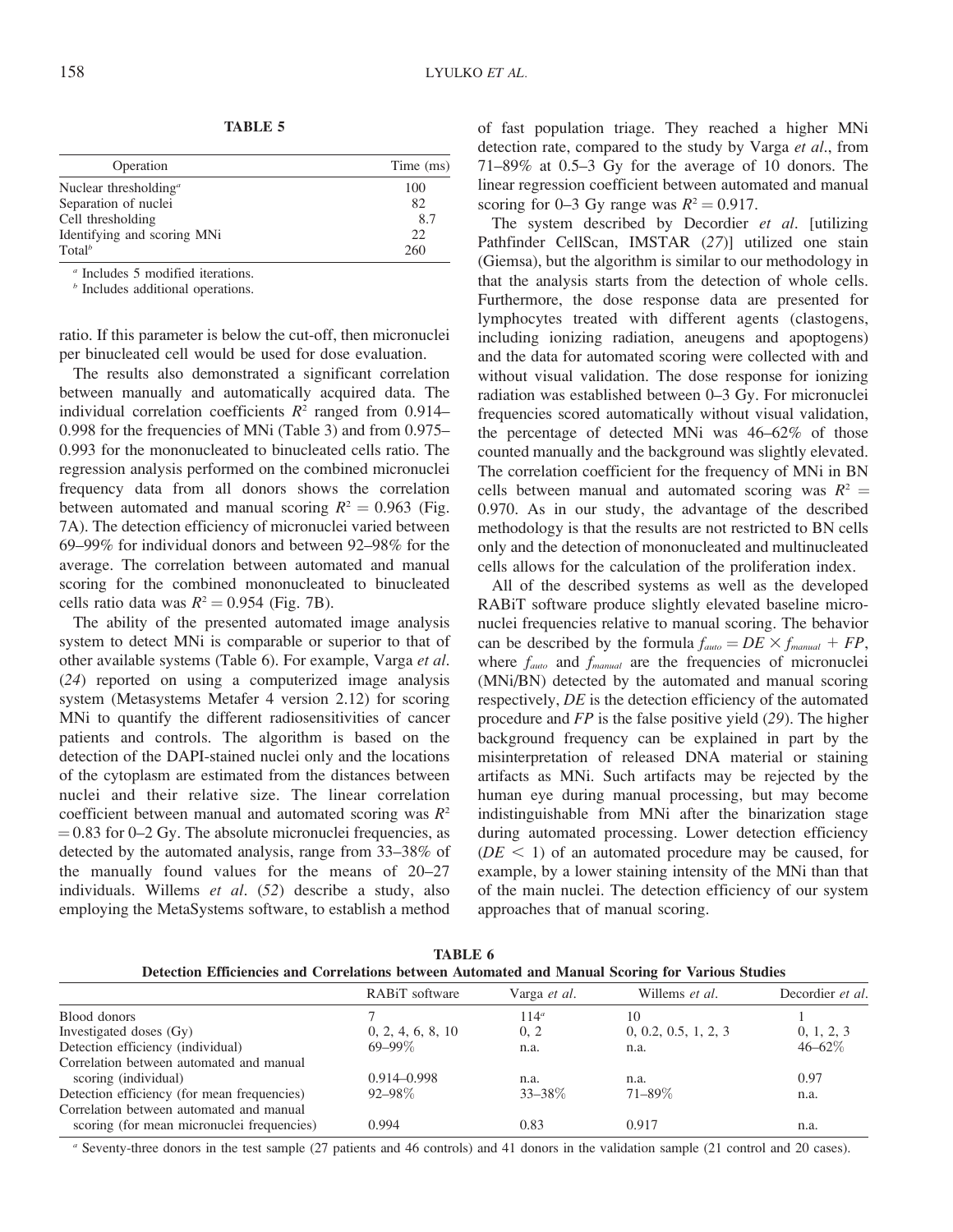Among the drawbacks of the above studies was the low objective magnification  $(10\times)$  used for analysis. In the beginning of our study we tried  $10\times$  and  $50\times$  objectives and discovered that fewer MNi can be seen at a magnification of 10 $\times$ . However, higher magnification requires more images to be acquired and analyzed for the same statistics. Furthermore, another factor that will be taken into account while selecting the magnification is the surface area of the substrate and the density of the mononucleated cells and binucleated cells to be analyzed; for example, in the RABiT imaging module the cells are imaged on the membranes of the multi-well plates.

To summarize, the developed software provided an estimate of the micronuclei frequency close to the one determined by manual scoring. One reason that high MNi detection efficiency was achieved could be the modified thresholding mechanism, which allowed the rate of the detected MNi to ranges from 88–100%. Another reason for this efficiency is possibly the inclusion of the information about the cytoplasm. Furthermore, our investigated dose range was larger than in the other studies involving automated systems. To our knowledge, this is the first time that automated scoring successfully quantifies MNi at doses above 6.4 Gy. Finally, all of the above referenced studies involved using commercial platforms for cell detection and analysis, and our software does not require a dedicated imaging system. It can be installed on a stand-alone desktop or laptop computer and used to analyze images from a variety of image acquisition systems.

The processing time of 0.26 s per field of view corresponds to an analysis rate of about 13,846 fields of view per hour. Depending on the cell density and magnification, this could be equivalent to 10,000–20,000 or more BN cells scored per hour, which corresponds to 40– 80 or more samples per hour. The system performance will be further optimized by integration of the imaging system of the RABiT with a high-end workstation to achieve faster processing speed.

The work described here was conducted under the assumption of whole-body exposure. The more realistic model in the scenario of a radiological event would be partial-body exposure, as most individuals would be partially shielded from the blast by structural materials. With the information on the cell-to-cell distributions of MNi or binned  $\gamma$ -H2AX fluorescence provided by the RABiT, this partial-body exposure can be modeled using the ''contaminated Poisson'' method (53). The performance of RABiT is currently being evaluated under various partialbody irradiation scenarios, using a mouse model.

## **CONCLUSION**

We have developed software for automated scoring of the frequency of MNi in binucleated lymphocytes. This software is designed to function as an image analysis module for the MN assay in the Rapid Automated Biodosimetry Tool. The analysis is based on the dual staining of the samples and separate processing of cytoplasmic and nuclear images. We have demonstrated that the developed software is suitable for the estimation of the dose response using micronuclei frequency as a biomarker for radiation doses up to 6 Gy. Dose-response curves from seven individuals were generated for doses of 0–8 Gy and 10 Gy, a greater range than that used in most of the recently available systems. The information about the fractions of mononucleated cells and binucleated cells may be helpful for detection of high doses as an additional indicator of cell proliferation. In our current study, we established three dose responses that show dose dependence of this quantity.

The ability of our image analysis system to estimate individual dose at fast operating speed is consistent with the primary goal of the RABiT. Automated analysis of micronuclei frequencies in irradiated lymphocytes is estimated to be 40–100 times faster than manual scoring. Compared to commercial systems, our system demonstrated similar or superior performance and is considerably less expensive with the added benefit that it can work as a standalone image analysis tool.

Currently the image analysis system is being integrated into the RABiT and future work will focus on the development of extended analysis of the MN assay samples, such as detection of nucleoplasmic bridges and necrotic and apoptotic cells.

## ACKNOWLEDGMENTS

The authors would like to thank Dr. Charles Geard for his invaluable advice. This work was supported by grant no. U19 AI067773 to the Center for High-Throughput Minimally Invasive Radiation Biodosimetry from the National Institute of Allergy and Infectious Diseases of the National Institutes of Health.

Received: June 23, 2013; accepted: October 9, 2013; published online: February 6, 2014

#### REFERENCES

- 1. Pellmar TC, Rockwell S. Priority list of research areas for radiological nuclear threat countermeasures. Radiat Res 2005; 163:115–23.
- 2. Salerno A, Zhang J, Bhatla A, Lyulko OV, Dutta A, Garty G, et al. Design considerations for a minimally invasive high-throughput automation system for radiation biodosimetry. In: Automation Science and Engineering. CASE 2007: Proceedings of the 3rd IEEE International Conference on Automation Science and Engineering; 2007 Sept 22–25; Scottsdale, AZ. p. 846–52.
- 3. Garty G, Chen Y, Salerno A, Turner HC, Zhang J, Lyulko OV, et al. The RABiT: A rapid automated biodosimetry tool for radiological triage. Health Phys 2010; 98:209–17.
- 4. Garty G, Chen Y, Turner HC, Zhang J, Lyulko OV, Bertucci A, et al. The RABiT: A Rapid Automated BIodosimetry Tool For Radiological Triage II. Technological Developments. Int J Rad Biol 2011; 87:776–90.
- 5. Chen Y, Zhang J, Wang H, Garty G, Xu Y, Lyulko OV, et al. Design and preliminary validation of a rapid automated biodosim-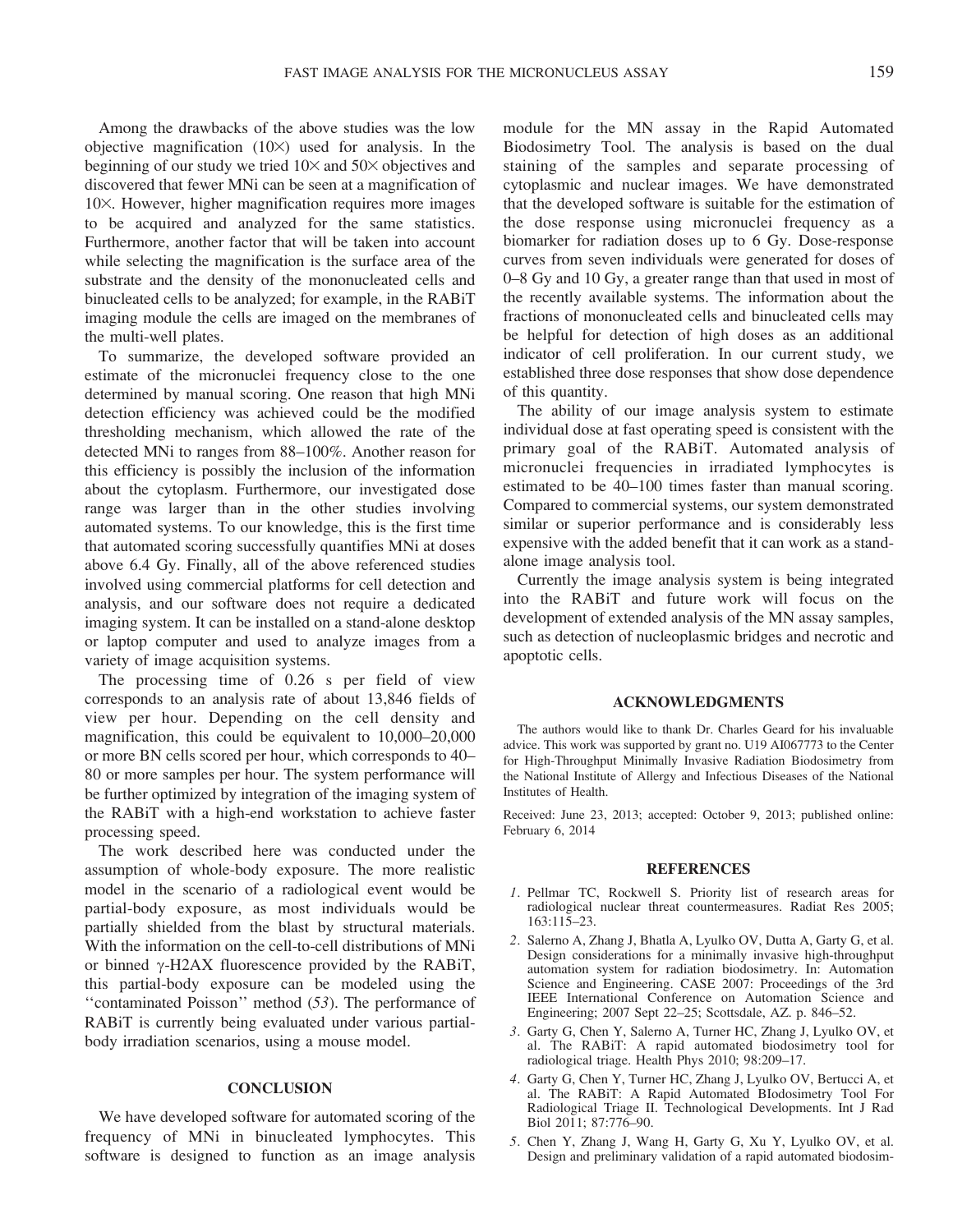etry tool for high-throughput radiological triage. MESA 2009: Proceedings of the 5th ASME/IEEE International Conference on Mechatronic and Embedded Systems and Applications; 2009 Aug 30 – Sept 2; San Diego, CA. 3; p. 61–7.

- 6. Garty G, Karam A, Brenner DJ. Infrastructure to support ultra high throughput biodosimetry screening after a radiological event. Int J Radiat Biol 2011; 87:754–65.
- 7. Nakamura A, Sedelnikova OA, Redon C, Pilch DR, Sinogeeva NI, Shroff R, et al. Techniques for gamma-H2AX detection. Meth Enzymol 2006; 409:266–50.
- 8. Rogakou EP, Pilch DR, Orr AH, Ivanova VS, Bonner WM. DNA double-stranded breaks induce histone H2AX phosphorylation on serine 139. J Biol Chem 1998; 273:5858–68.
- 9. Fenech M. Cytokinesis-block micronucleus cytome assay. Nat Protoc 2007; 2:1084–104.
- 10. Turner HC, Brenner DJ, Chen Y, Bertucci A, Zhang J, Wang H, et al. Adapting the  $\gamma$ -H2AX assay for automated processing in human lymphocytes. 1. Technological aspects. Radiat Res 2011; 175:282– 90.
- 11. Gough AH, Johnston PA. Requirements, features, and performance of high content screening platforms. Methods Mol Biol 2007; 656:41–61.
- 12. Pepperkok R, Ellenberg J. High-throughput fluorescence microscopy for systems biology. Nat Rev Mol Cell Biol 2006; 7:690–6.
- 13. Fenech M, Morley AA. Measurement of micronuclei in lymphocytes. Mutat Res 1985; 147:29–36.
- 14. Heddle JA. A rapid in vivo test for chromosomal damage. Mutat Res 1973; 18:187–90.
- 15. Schmid W. Chemical mutagen testing on in vivo somatic mammalian cells. Agents Actions 1973; 3:77–85.
- 16. Kirsch-Volders M. Towards a validation of the micronucleus test. Mutat Res 1997; 392:1–4.
- 17. International Atomic Energy Agency. Cytogenetic analysis for radiation dose assessment: a manual. Vienna: IAEA; 2001.
- 18. Amundson SA, Bittner M, Meltzer P, Trent J, Fornace AJ Jr. Biological indicators for the identification of ionizing radiation exposure in humans. Expert Rev Mol Diagn 2001; 1:211–9.
- 19. Fenech M, Chang WP, Kirsch-Volders M, Holland N, Bonassi S, Zeiger E. HUMN project: detailed description of the scoring criteria for the cytokinesis-block micronucleus assay using isolated human lymphocyte cultures. Mutat Res 2003; 534:65–75.
- 20. Iarmarcovai G, Bonassi S, Botta A, Baan RA, Orsière T. Genetic polymorphisms and micronucleus formation: A review of the literature. Mutat Res 2008; 658:215–33.
- 21. Fenech M, Holland N, Zeiger E, Chang WP, Burgaz S, Thomas P, et al. The HUMN and HUMNxL international collaboration projects on human micronucleus assays in lymphocytes and buccal cells—past, present and future. Mutagenesis 2011; 26:239–45.
- 22. Fenech M, Jarvis LR, Morley AA. Preliminary studies on scoring micronuclei by computerised image analysis. Mutat Res 1988; 203:33–8.
- 23. Böcker W, Müller W-U, Streffer C. Image processing algorithms for the automated micronucleus assay in binucleated human lymphocytes. Cytometry 1995; 19:283–94.
- 24. Varga D, Johannes T, Jainta S, Schuster S, Schwarz-Boeger U, Kiechle M, et al. An automated scoring procedure for the micronucleus test by image analysis. Mutagenesis 2004; 19:391–7.
- 25. Böcker W, Streffer C, Müller W-U, Yu C. Automated scoring of micronuclei in binucleated human lymphocytes. Int J Radiat Biol 1996; 70:529–37.
- 26. Castelain P, Van Hummelen P, Deleener A, Kirsch-Volders M. Automated detection of cytochalasin-B blocked binucleated lymphocytes for scoring micronuclei. Mutagenesis 1993; 8:285– 93.
- 27. Decordier I, Papine A, Plas G, Roesems S, Vande Loock K, Moreno-Palomo J, et al. Automated image analysis of cytokinesis-

blocked micronuclei: an adapted protocol and a validated scoring procedure for biomonitoring. Mutagenesis 2009; 24:85–93.

- 28. Szirmai S, Berces J, Koteles GJ. Computerized Image Analysis for Determining Micronucleus Frequency. Environ Health Perspect 1993; 101 Suppl 3:S57–60.
- 29. Tates AD, Van Welie MT, Ploem JS. The present state of the automated micronucleus test for lymphocytes. Int J Radiat Biol 1990; 58:813–25.
- 30. Diaz D, Scott A, Carmichael P, Shi W, Costales C. Evaluation of an automated in vitro micronucleus assay in CHO-K1 cells. Mutat Res 2007; 630:1–13.
- 31. Donnelly EH, Nemhauser JB, Smith JM, Kazzi ZN, Farfán EB, Chang AS, et al. Acute radiation syndrome: assessment and management. South Med J 2010; 103:541–4.
- 32. International Atomic Energy Agency. Diagnosis and treatment of radiation injuries. Vienna: IAEA; 1998. (http://www-pub.iaea.org/ MTCD/publications/PDF/P040\_scr.pdf)
- 33. Hall EJ, Giaccia AJ. Radiobiology for the radiologist. 6th ed. Philadelphia: Lippincott Williams & Wilkins; 2006.
- 34. Armed Forces Radiobiology Research Institute. Medical management of radiological casualties. Bethesda: AFFRI; 2003.
- 35. Baranov A, Gale RP, Guskova A, Piatkin E, Selidovkin G, Muravyova L, et al. Bone marrow transplantation after the Chernobyl nuclear accident. N Engl J Med 1989; 321:205–12.
- 36. Müller W-U, Rode A. The micronucleus assay in human lymphocytes after high radiation doses (5–15 Gy). Mutat Res 2002; 502:47–51.
- 37. Romm H, Barnard S, Boulay-Greene H, De Amicis A, De Sanctis S, Franco M, et al. Laboratory intercomparison of the cytokinesisblock micronucleus assay. Radiat Res 2013; 180:120–8.
- 38. Yao B, Jiang BR, Ai HS, Li YF, Liu GX, Man QH, et al. Biological dose estimation for two severely exposed patients in a radiation accident in Shandong Jining, China, in 2004. Int J Radiat Biol 2010; 86:800–8.
- 39. Yao B, Li Y, Liu G, Guo M, Bai J, Man Q, et al. Estimation of the biological dose received by five victims of a radiation accident using three different cytogenetic tools. Mutat Res 2013; 751:66– 72.
- 40. Thomas P, Fenech M. Cytokinesis-block micronucleus cytome assay in lymphocytes. In: Didenko VV, editor. DNA damage detection in situ, ex vivo, and in vivo: Methods and protocols, Methods Mol Biol 2011; 682:217–34.
- 41. Slowinski J, Mazurek U, Bierzynska-Macyszyn G, Widel M, Latocha M, Glogowska-Ligus J, et al. Cell proliferative activity estimated by histone H2B mRNA level correlates with cytogenetic damage induced by radiation in human glioblastoma cell lines. J Neurooncol 2005; 71:237–43.
- 42. Wu H, Hada M, Meador J, Hu X, Rusek A, Cucinotta FA. Induction of micronuclei in human fibroblasts across the Bragg curve of energetic heavy ions. Radiat Res 2006; 166:583–9.
- 43. Otsu N. A threshold selection method from gray-level histograms. IEEE Trans Syst Man Cybern 1979; 9:62–6.
- 44. Ridler TW, Calvard S. Picture thresholding using an iterative selection method. IEEE Trans Syst Man Cybern 1978; 8:630–2.
- 45. McNamee JP, Flegal FN, Greene HB, Marro L, Wilkins R. Validation of the cytokinesis-block micronucleus (CBMN) assay for use as a triage biological dosimetry tool. Radiat Prot Dosim 2009; 135:232–42.
- 46. Fenech M. Important variables that influence base-line micronucleus frequency in cytokinesis-blocked lymphocytes—a biomarker for DNA damage in human populations. Mutat Res 1998; 404:155–65.
- 47. Kato TA, Wilson PF, Nagasaw H, Peng Y, Weil MM, Little JB, et al. Variations in radiosensitivity among individuals: a potential impact on risk assessment? Health Phys 2009; 97:470–80.
- 48. Kacprzak J, Kuszewski T, Lankoff A, Müller W-U, Wojcik A,